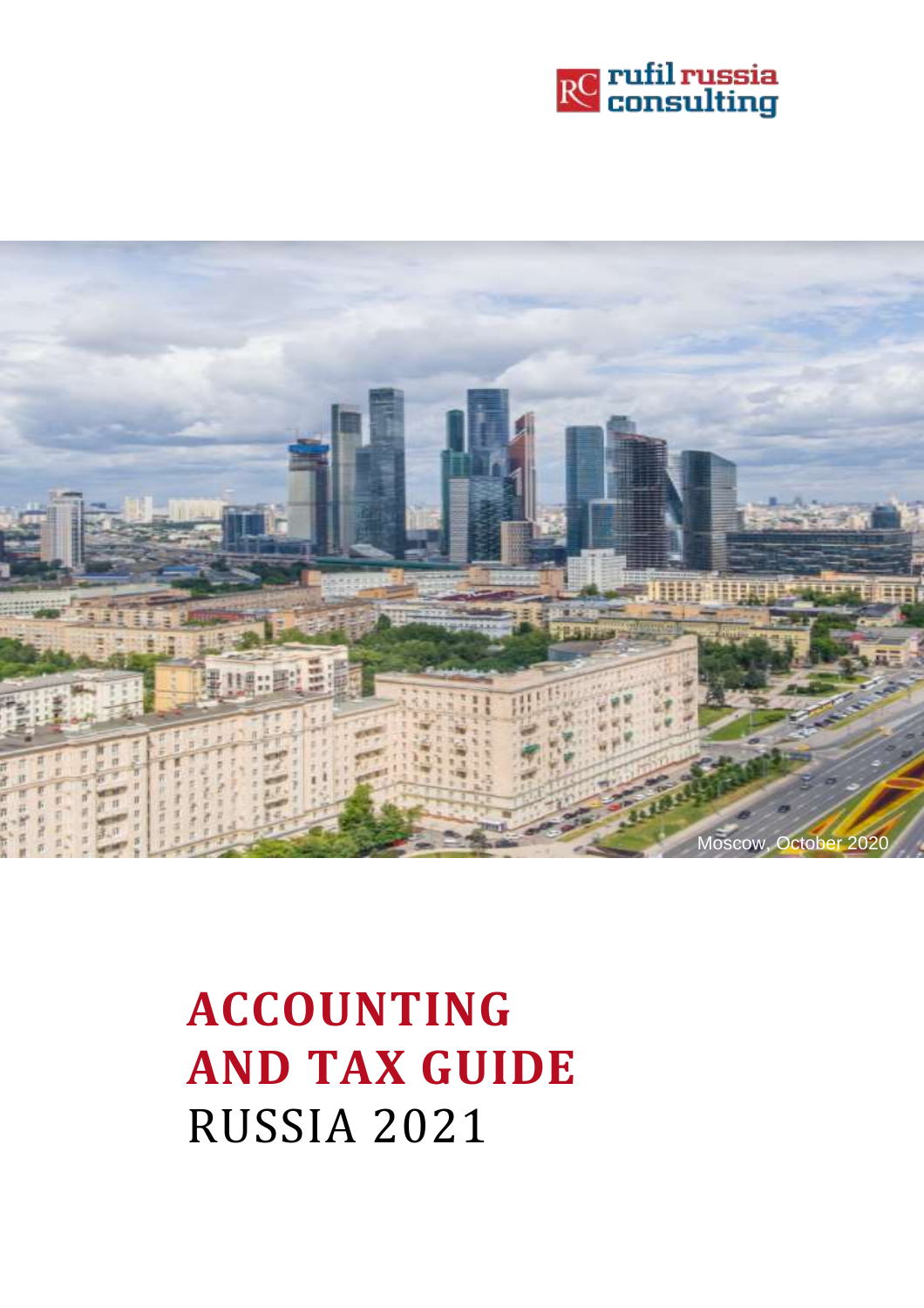

# **Table of Contents**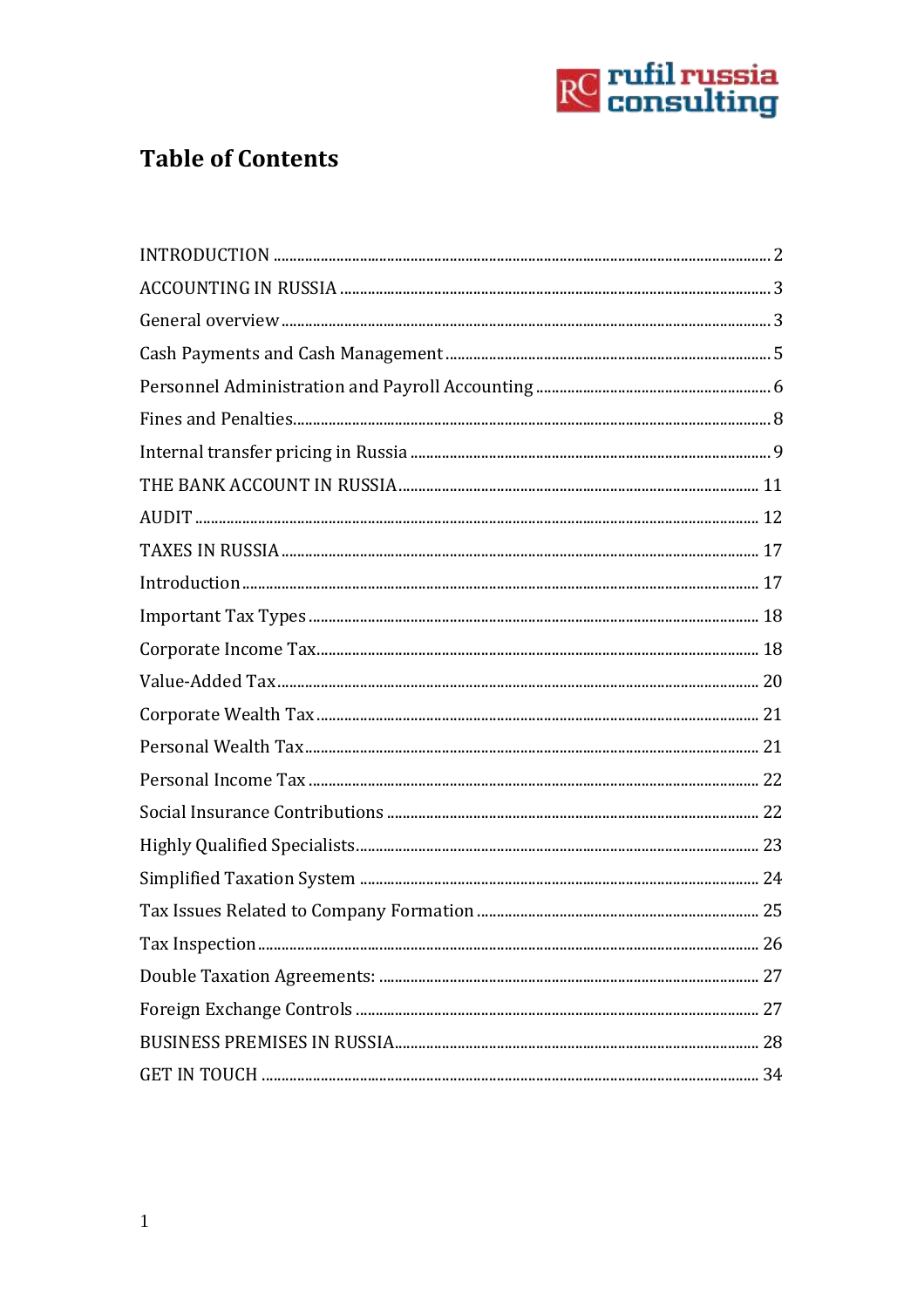

## <span id="page-2-0"></span>**Introduction**

*"We support international business in Russia and create better quality of life for our customers, employees and investors!"*

*The Rufil Russia Consulting Vision*

Russia – a country that offers excellent opportunities to international companies. Exactly this we have recognized and decided to find our company Rufil Consulting in 2007 in Moscow with the aim to assist international companies entering the market of Russia. Together with our clients we were able to create several businesses and to realize a lot of interesting and fascinating concepts. This makes us happy, satisfied, and proud.

Since then we experienced a lot of good and successful business years, although the general business climate again changed drastically in the last years due to various global challenges which are having impact not only on Russia – but entire World

Like many of our long-term clients, we experienced several crises in Russia before and went through them successfully. And this time as well – we strongly believe – long-term thinking, the courage to act responsively and thoughtful as well as anti-cyclical investments will lead to success. Even now one can see that investments in Russia are growing again and that the Russian economy recovers more and more.

**Rufil Russia Consulting** supports international companies in their business in Russia with service and competence in the fields of legal, tax, accounting and business set-up.

This brochure covers an overview of the peculiarities of Russian accounting and tax. Please do not hesitate to contact us with any queries on this or any other related subject. You can find our contact details at the end of this brochure or at our website [www.rufil](http://www.rufil-consulting.com/)[consulting.com](http://www.rufil-consulting.com/)

Yours sincerely,

<span id="page-2-1"></span>Philipp Rowe/ General Manager/ Rufil Russia Consulting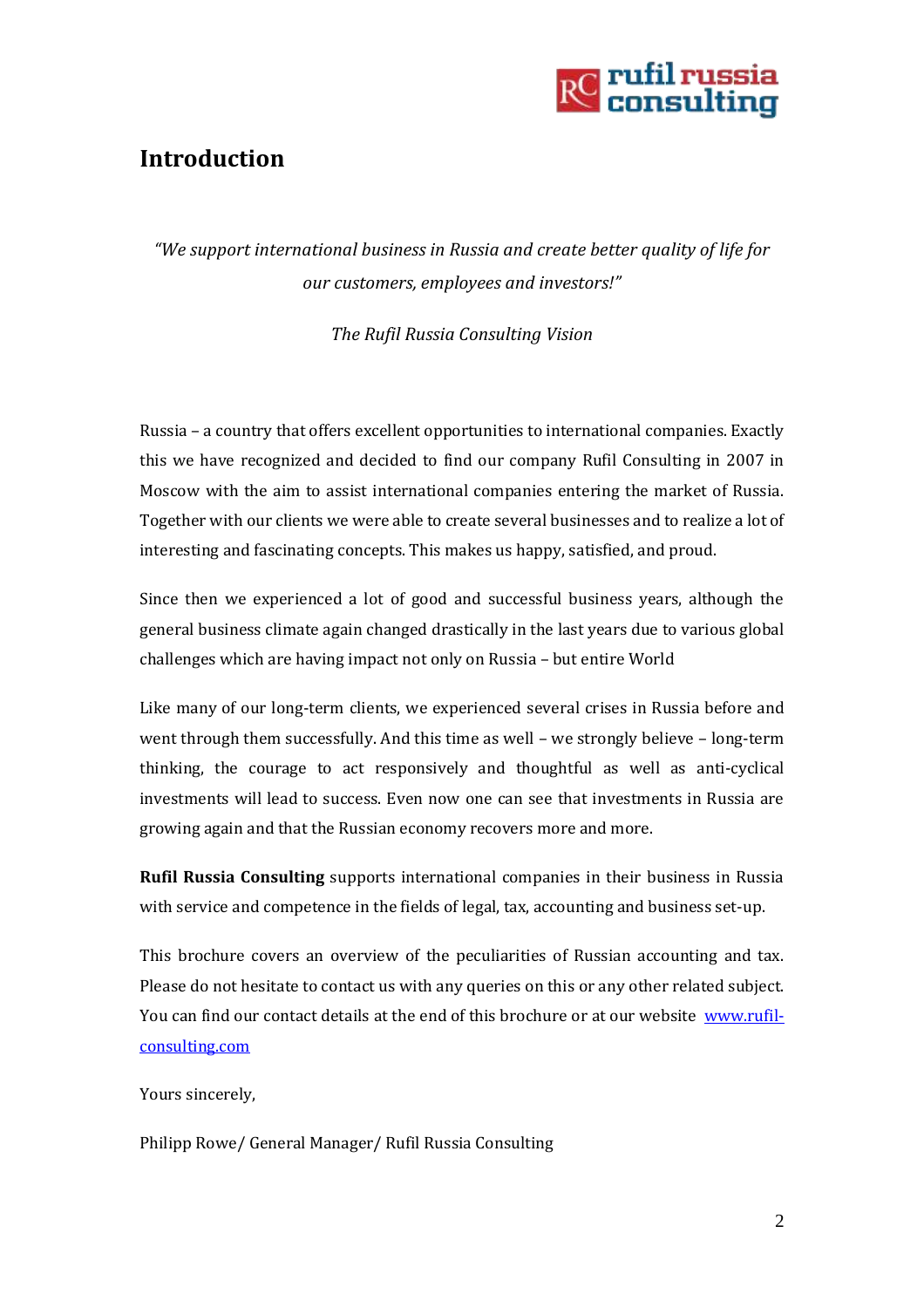

# **ACCOUNTING IN RUSSIA**

#### <span id="page-3-0"></span>General overview

All enterprises registered in Russia, including representative offices of foreign entities, are required by law to maintain accounting records. This obligation must be met even if the enterprise in question is not engaged in commercial activities. However, companies that engage in tax accounting are exempt from the financial accounting requirement. Moreover, in all companies has to be both a general director and an individual legally responsible for the accounting. As a rule, this is the chief accountant; but it is possible, for instance, for the chief financial officer to take charge. If desired, the managing director can play a dual role where he or she is answerable for the accounting as well. However, given their legal liability, accountants in certain forms of enterprise (including OAOs, i.e. jointstock companies) must fulfil the following criteria:

- Degree in accounting,
- 3-5 years of work experience and
- $\blacksquare$  the absence of any relevant convictions

However, the chief accountant in an OOO ("О́бщество с ограни́ченной отве́тственностью", like the British PLC or American LLC) has not to fit any of these requirements. Therefore, you have to be especially careful by filling this vacancy.

Russian accountancy tends to be very formal in practice. The types of documents to be used are, for the most part, legally prescribed. Internally generated forms are only confirmed and validated for legal purposes by way of internal directives ("prikazy"). Likewise, the chart of accounts cannot be adapted to business requirements but is instead fixed by regulations of the Ministry of Finance. However, companies are permitted to add sub-accounts.

Another peculiarity in Russia is that the financial year and the calendar year must be tally. Furthermore, enterprises are legally bound to define their accounting policies annually, according to both in terms of commercial and tax law. The depreciation policies for instance must be applied over the course of the new financial year and are not subject to retroactive modification.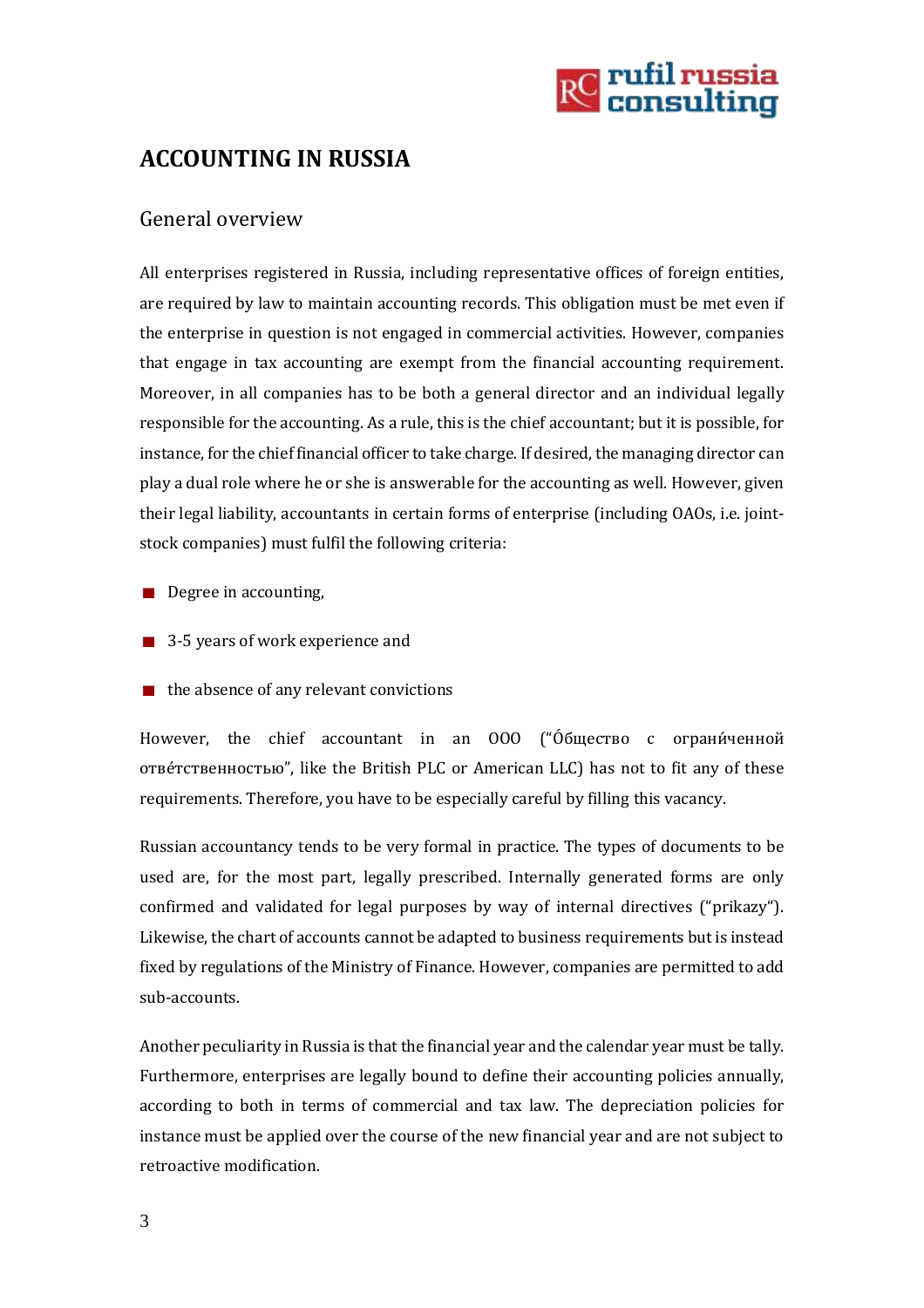# **RC** rufil russia<br>RC consulting

The balance sheet, income statement, and corporate tax return must be submitted to the tax authorities quarterly. Additionally, further declarations are sent to the Social Security and Statistics offices. All in all, there are more than 15 different reports per quarter. If you are interested in an overview of these documents, we are happy to provide them at your request.

Funds from abroad are subject to currency controls. Prior to the receipt of sums exceeding \$50,000 (including sales tax), extensive applications ("pasportsdelki") must be put in.

The underlying contracts and/or invoices must be included as well. In this context, delays and unexpected difficulties are common. Examples include a missing stamp or the bank demanding confirmation that the parent company really has no company seal and is indeed registered in country X. However, due to ambiguous regulation, bank policies vary widely in this regard.

Although Russian Accounting Standards (RAS, or PBU in Russian) have been in force since 1998, the reality is that financial accounting mirrors tax accounting to the greatest possible extent. Russian accountants are in constant contact with tax authorities in order to represent their employer's interests.

Given the formalities and complications described above, Russian accounting typically features twice as many accountant records as it would be the case in the German jurisdiction, for instance. The number of documents that have to be generated gathered and archived is many times higher.

### Mandatory Accounting Documentation

Red tape in Russian accountancy gives rise to a multitude of documents, which are scarcely intelligible to outsiders. Below, we shed light on the most important ones.

In Russia, opposed to Germany, **invoices** are not enough for accounting and tax purposes. Invoices (Russian: "shcheta") are merely seen as an invitation to pay. Frequently, these are sent by e-mail or telefax in advance as postal delivery would take too long

In contrast, **faktura invoices** ("shcheta-faktury") and **handover certificates** for services or goods are much more important. The faktura invoice is a pre-defined accounting document whose format cannot be altered. The recipient of a service or good can use it to recover input tax from VAT. In its absence, the recovery is impossible. As a rule, faktura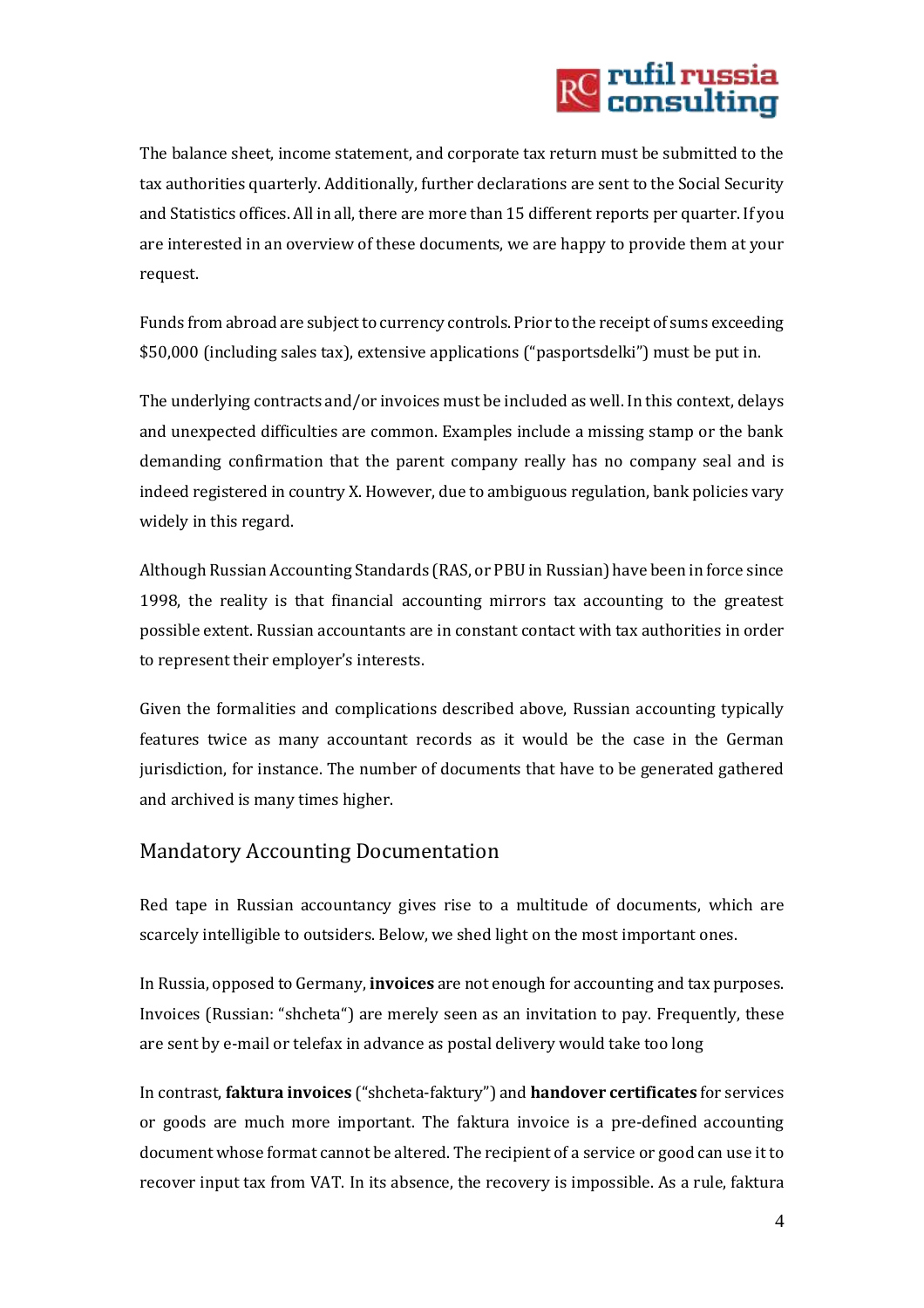

invoices are only issued for non-cash transactions. Cash payments at restaurants or shops do not qualify for tax rebates.

Once an invoice is paid, a faktura invoice and a completion certificate are required so that it can be recorded as expenditure. Completion certificates are issued for provided services or delivered goods. Here, both parties to the contract confirm once again that a service has been rendered as agreed, or goods have been duly handed over. However, the certificate is not to be confused with a delivery note. For services it is called an "Akt", for goods "Tovarnaya Nakladnaya".

To recover input tax from VAT and to record the expense, the invoice, faktura invoice and handover certificate must be handed in. Incomplete records are penalized by fines. Consider the following example:

*You have concluded a contract that stipulates prepayment of a flat rate for Internet access at the beginning of each month. However, you cannot record this amount as an expense; as a result, the bank transfer is booked as a prepayment or a receivable. Only after the «Akt» and faktura invoice had been signed and stamped by the General Director of the Internet provider and had been sent to you, the accountants can rebook the Internet usage expense from the prepayment account to the expense account.*

To control the completeness of all documents, all purchases and sales are recorded in dedicated ledgers. As a rule, this initiates a time-consuming follow-up procedure, in which the missing documents must be followed-up and recovered; otherwise, existing payments cannot be recorded as expenses.

#### <span id="page-5-0"></span>Cash Payments and Cash Management

To pay in cash or keep money in the cash register, the company is required to keep an official cash register and cash ledger. To this end, a so-called cash limit and a ledger for cash withdrawals must be applied forat the company's bank in advance.

In the course of cash management, further formal records of cash takings, cash disbursements and cash advances must be compiled. All transactions are then recorded again in the so-called "AvansovyOtshchet", which resembles an expense claim.

In the event of cash or credit card payments, care must be taken to ensure that the payees' tax ID is stated on the printout, and that the services are labelled and listed accurately. An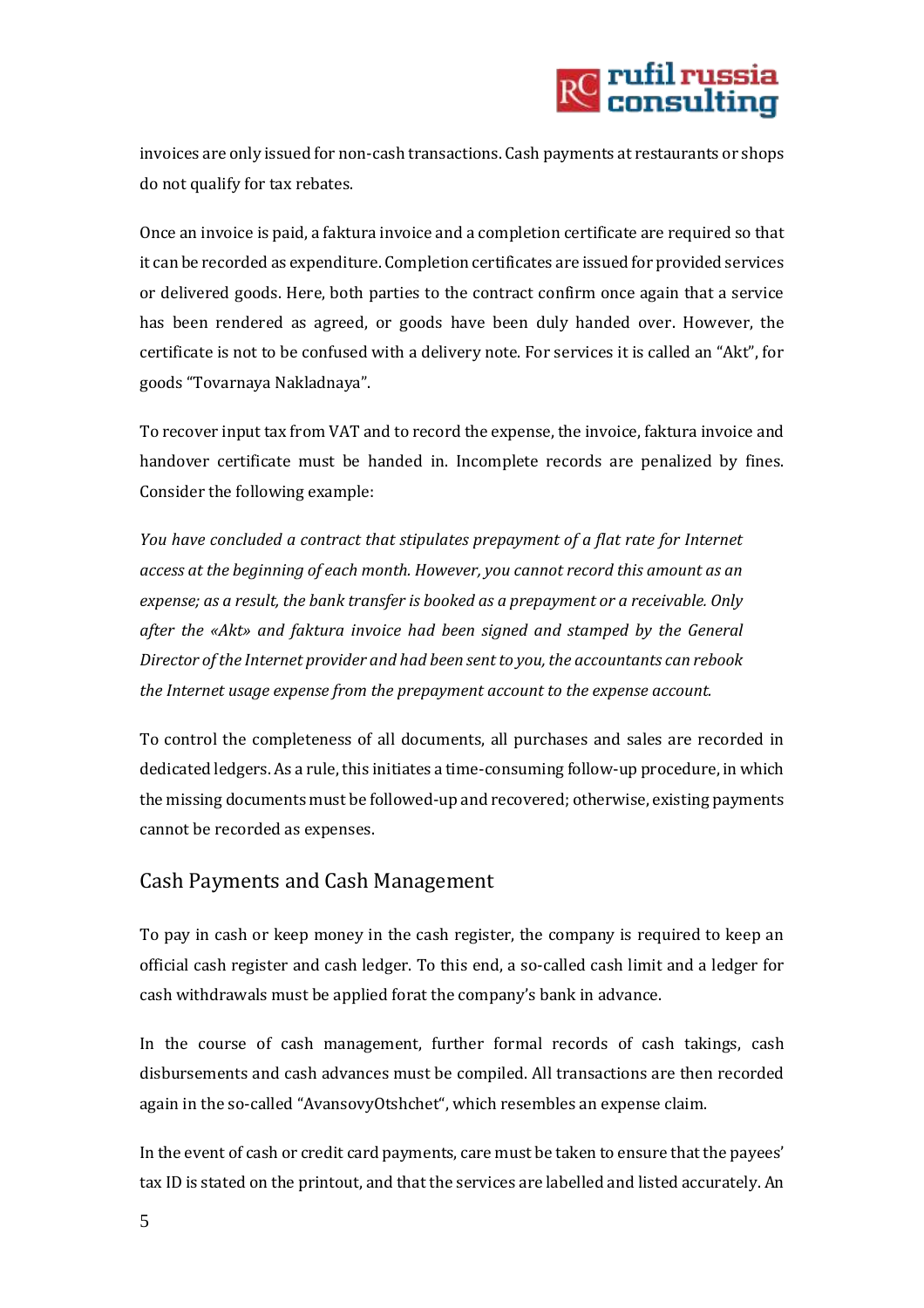# **RC** rufil russia

additional "Tovarny Chek" is required where merchandise is purchased. This document once again lists all purchased items in detail. A faktura invoice is not issued for cash purchases; consequently, it is impossible to recover input tax.

To accept cash or credit cards, the company must register a till with the tax authorities. However, one must not offset the cash takings with the disbursements; the takings must be paid in separately at the bank.

The limit for cash payments between legal persons within one contract is 100,000 rubles.

### <span id="page-6-0"></span>Personnel Administration and Payroll Accounting

Russian labor law is highly complex and employee friendly. This is especially true for the lengthy, bureaucratic regulations covering administration and personnel accounting. The most important points are listed below.

In Russia, a two-week notice period typically applies (one month for a general director). The probationary period generally lasts for three months, but six months for general directors, heads of representative offices, branch managers, chief accountants as well as the deputies of all of the above-mentioned positions. During probation, both parties can give three days' notice; the employer is obliged to justify his decision in writing.

In Russia, personnel administration is typically undertaken by the accounting department. One reason is the complex determination of monthly salaries which, according to Russian legislation, must be paid at least twice a month. If an employee

takes a holiday, this determination is complicated further still. The salary drawn by an employee during his leave is computed based on his average salary over the last twelve months. Bonuses, salary increases, or a 13<sup>th</sup> monthly salary also influence the calculation. Salaries must be paid out prior to holidays.

All employees are entitled to a minimum of 28 calendar days per annum. Where expertly apportioned, these do not necessarily correspond to four weeks or 20 working days but could easily end up to more. Unused days can be rolled over into the next holiday year.

Further, in the event of new hires, dismissals, or leaves, the contract of employment, written notice, or application for leave are not enough: internal directives ("Prikazy") must also be drafted, as well as signed by the general director. For each month,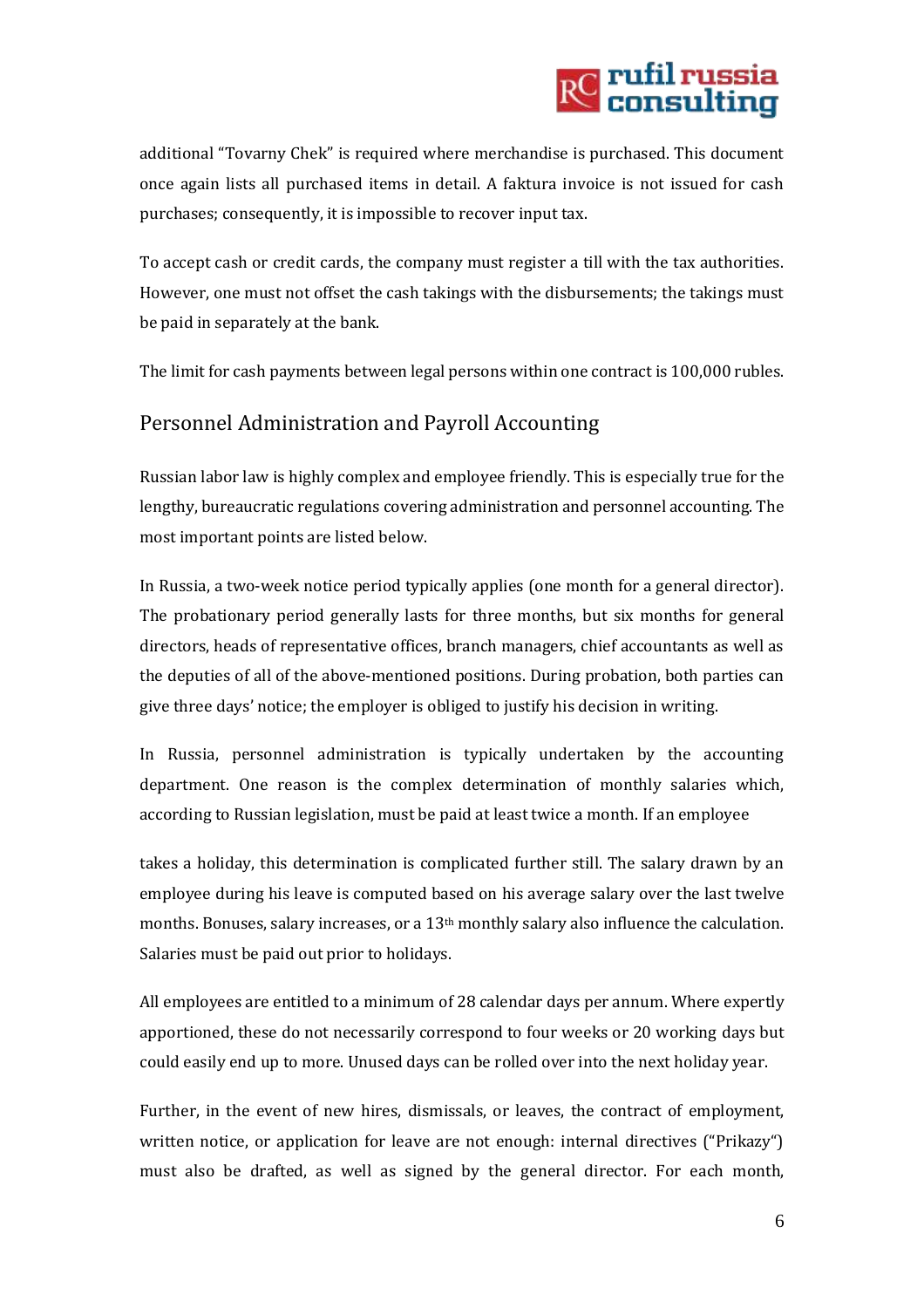

spreadsheet documents whether a given employee was present, absent, or sick on a given day must be established. Additionally, a so-called labor book must be maintained for each employee. Here, the employer records the job title, period of employment and reason for dismissal. A journal must be kept detailing all labour books in the company in their entirety.

The table below takes stock of the documentation requirements in Russian payroll accounting and administration.

| <b>Legally required documents</b>                                | <b>Not legally required documents</b>         |
|------------------------------------------------------------------|-----------------------------------------------|
| Employee roll                                                    | Organisation chart                            |
| Directive on initiation of employment<br>when new staff is hired | Employee files                                |
| Contract of employment                                           | Journal<br>detailing<br>all<br>employee files |
| Code of practice                                                 |                                               |
| Labour book                                                      |                                               |
| Journal detailing labour books                                   |                                               |
| Overview of annual leave for all<br>employees                    |                                               |
| directives<br>Rules<br>and<br>bonus<br>on<br>payments            |                                               |
| Remuneration guidelines                                          |                                               |
| Timekeeping table                                                |                                               |
| Employee data protection guidelines                              |                                               |
| Employee job cards                                               |                                               |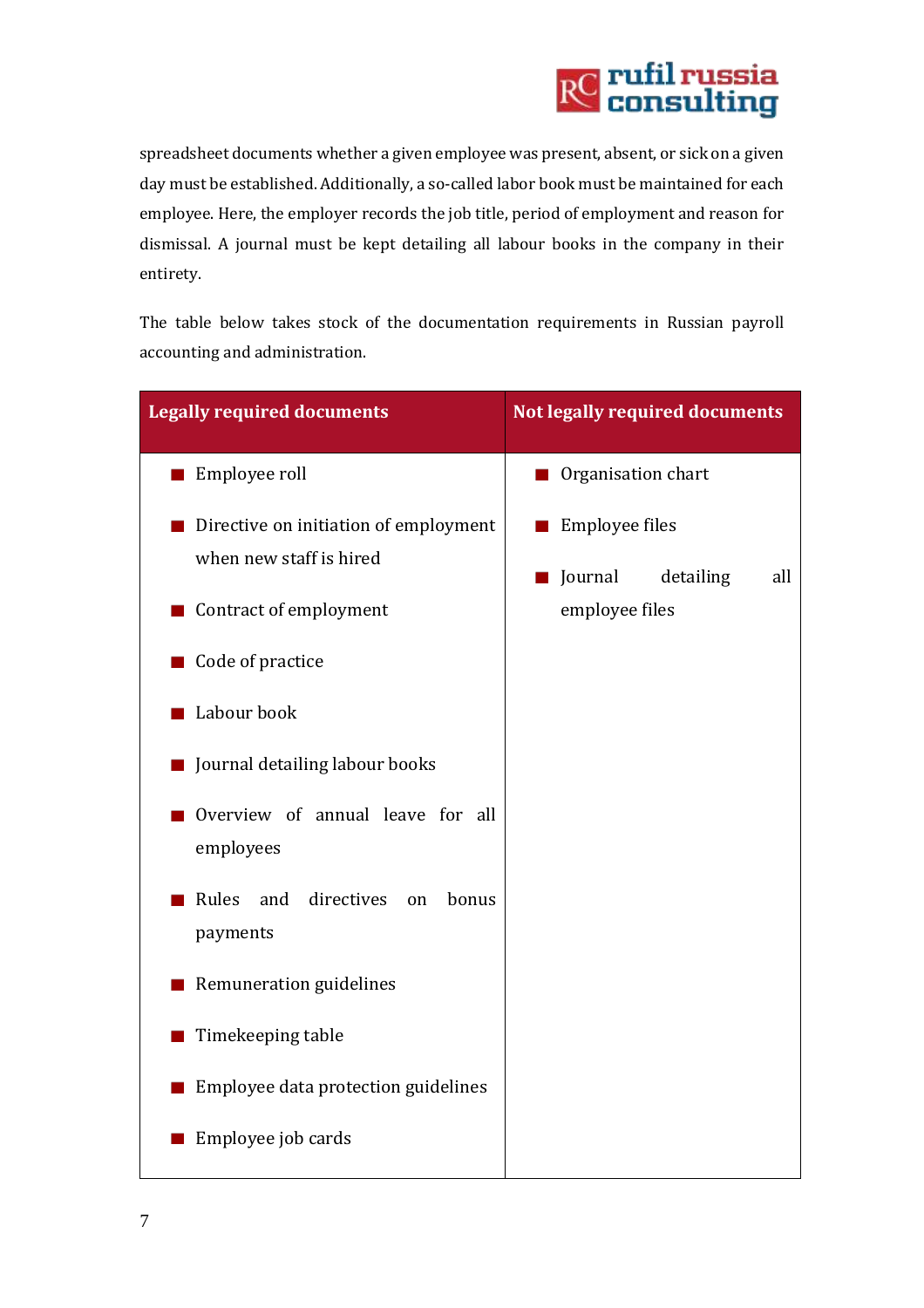

| Application for mandatory health |  |  |
|----------------------------------|--|--|
| insurance                        |  |  |
|                                  |  |  |

### <span id="page-8-0"></span>Fines and Penalties

Accounting and tax law in the Russian Federation stipulate fines for a variety of transgressions. Those must be remitted to the tax authorities, respectively to the tax inspectorate ("nalogovayainspektsiya") or labor inspectorate ("trudovayainspektsiya").

Below we adduce several examples:

- $\blacksquare$  A failure to notify the tax authorities of the opening of a bank account within seven days incurs a fine of 5,000 roubles (€70) per undisclosed account.
- Where accounting rules are infringed upon, e.g. in the case of missing "Akt" or faktura invoices, violations over the course of one accounting period are punished by a 10,000 rouble ( $\epsilon$  145) fine; violations present over two or more periods incur a 30,000 rouble fine. Whether or not the error has led to a tax advantage is irrelevant; the fine is due in either case. That means that a fine has to be settled even though too many taxes were paid due to incorrect entries. In addition, the general director or chief accountant can be personally fined up to 3,000 roubles.
- Where personnel administration documents are not duly created or filed, fines from 30,000 to 50,000 roubles are levied.
- The fine for tax underpayment amounts to 20-40 percent of tax outstanding.
- Where the tax return has not been filed on time, the fine runs to the higher of 1,000 roubles and 5-30 percent of the monthly tax bill. If the tax return is delayed by 180 days, a 30 percent fine is incurred; from day 181, each extra month is penalized by an additional 10 percent.
- Companies that remit tax payments late are subject to moratory interest (1/300 of the Central Bank's refinancing rate).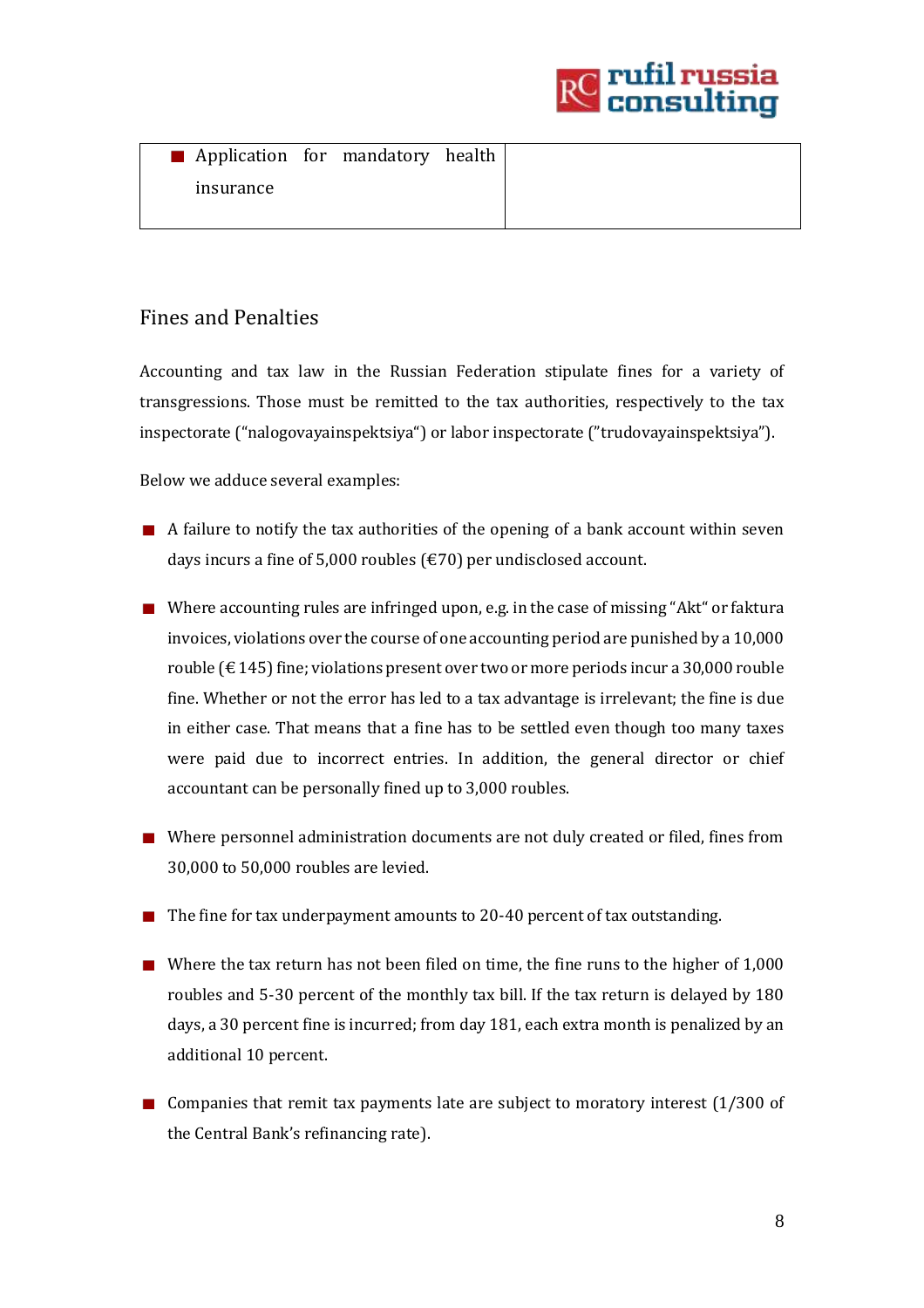<span id="page-9-0"></span>

If a tax return or tax payment deadline is missed by 10 or more working days, the tax authorities are entitled to freeze the delinquent taxpayer's current accounts. They must unfreeze them within a day following submission/payment.

Fines and penalties are not tax-deductible!

#### Internal transfer pricing in Russia

A change in the treatment of internal transfer pricing in Russian tax law has also led to significant changes in accounting techniques.

The taxpayer must separately disclose all related party transactions. Parties are related if they are economically linked (for instance, parents and subsidiaries), even if they are unconnected from a legal perspective. In the event of a 25 percent stake or above, the law automatically assumes that the parties are related.

Mere suspicion of a related party transaction constitutes sufficient justification for a tax audit. The type of deal or any other criteria are inconsequential

It is essential that the following transactions are disclosed:

- Dealings with foreign related parties, regardless of turnover
- **Dealings between related parties on the Russian domestic market, provided their** turnover exceeds one billion roubles.
- Dealings between related parties even if a third entity separates them in the supply chain; but only if the third party does not assume any risks or liabilities, does not employ any assets, and has no other function.

The tax inspectorate also verifies whether the prices actually charged differ from market prices. It introduces the concept of a "market prices interval" and stipulates that for each firm, the permitted deviation from market prices have to be computed individually.

Controlled transaction disclosures must be submitted to the relevant regional tax authorities no later than the  $20<sup>th</sup>May$  of the year following the reporting period. The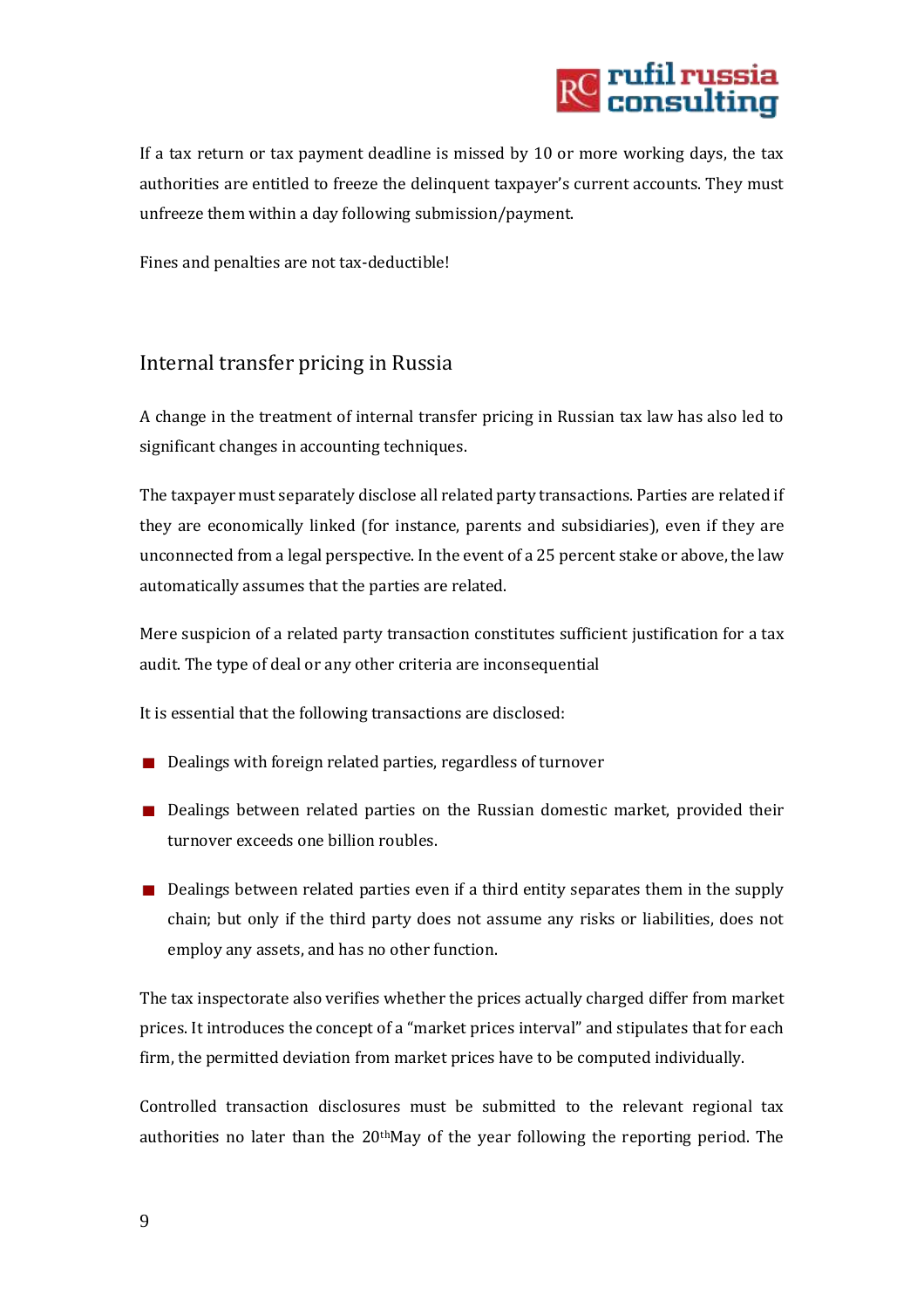

disclosure can be handed in in hard copy or electronically. Indications of controlled transactions must contain the following information:

- $\blacksquare$  The calendar year when the controlled transactions took place.
- $\blacksquare$  The subject of the transaction
- Details on the parties involved.
- The counterparty's full name and tax ID
- For individual entrepreneurs, their full name and tax ID
- Turnover and costs related to controlled transactions; internally determined prices must be highlighted.

<span id="page-10-0"></span>Since 2014, tax evasion associated with related party transactions is penalized separately; by 20 percent up to and including 2016, and by 40 percent from 2017. The sum charged must not be lower than 30,000 roubles.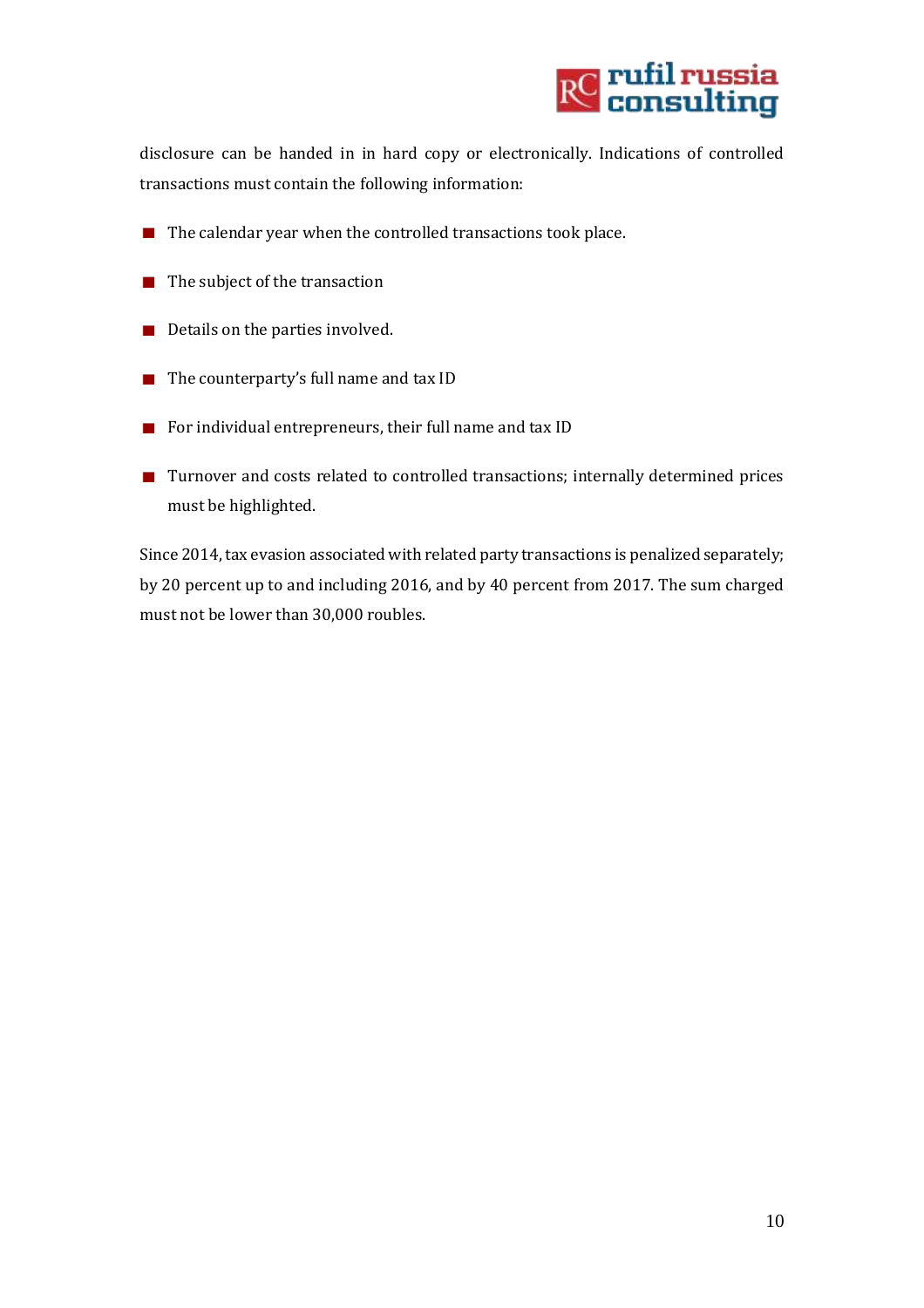

## **THE BANK ACCOUNT IN RUSSIA**

For every company which is registered in Russia it is mandatory to open a local (Russian) bank account. The reason is that tax payments have to be settled from a Russian bank account. This is required by a document of the ministry for finances of the Russian Federation, Department of taxes and custom policies, of April 13th, 2007 (number 03-02-  $07 \setminus 1$ -17). A lock of the account entails serious problems for the company. The most frequent reasons for an account lock are listed below:

- $\blacksquare$  Tax reports were not punctually handed in to the Russian authorities.
- **Amounts due to taxes were not settled.**
- $\blacksquare$  The accreditation was not extended up to the maturity day (representative office).
- Liquidity is not efficient enough to pay financial commitments.
- **There might be situations where Russian authorities freeze bank accounts by** accident.

When your account is locked, your company is no longer able to carry out payment transactions. Your suppliers, employees, landlord and other business partners cannot be paid. Professional, quick and direct actions are essential to make your company capable of acting again.

The following proceedings must be initiated:

- Contact your bank and find out about the reason for the account lock
- Contact the responsible tax authority. Ask for detailed reasons for the account lock.
- $\blacksquare$  Bring the situation under control. Convey the required documents as quick as possible and personally via your currier or accountant.
- $\blacksquare$  Keep in close contact with the authorities and the bank until the account is unlocked.

What can you do to prevent an account lock? The following aspects should be taken into consideration in order to exclude a freezing of an account: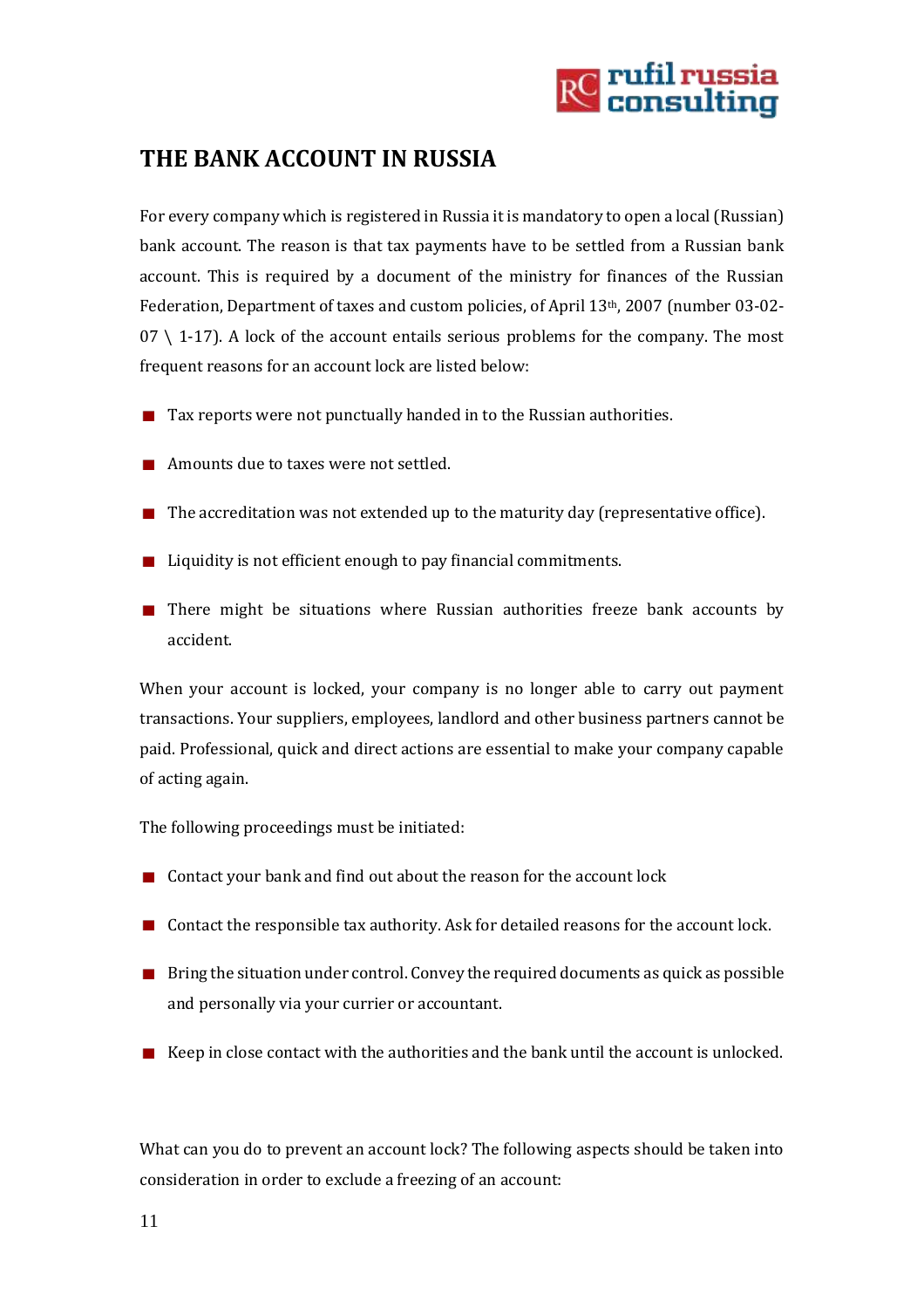

- **Engage only professional accounting and reporting employees for the Russian** accounting of your company.
- Transmit the required documents and information for the writing of reports to the responsible accountants on time.
- **Let only trustworthy courier servicestransmit reports and documents for audits.** Better not rely on the Russian postal service.
- **Plan your liquidity long enough in advance. Always make sure that your availability** of liquid funds is sufficient. To have a liquidity buffer of three months is recommended.
- Apply for the extension of the accreditation of your representative office long enough in advance so that you can prepare all required data and documents early enough. We recommend you to begin with the application for the new accreditation three months before the current accreditation expires.

Should you require more information on baking in Russia, get in touch with us via [info@rufil-consulting.com](mailto:info@rufil-consulting.com) or visit our website www.rufil-consulting.com

## <span id="page-12-0"></span>**AUDIT**

Note: The term audit is here used as a synonym for annual financial statements.

According to the Russian tax law N 307-F3 of October 30th in 2008, the conducting of an audit is legally mandatory for all the companies listed below. But it has to be differentiated between an audit of consolidated financial statements and an audit of individual financial statements. The annual audit is carried out according to Russian accounting principles (Russian accounting standard – RAS):

- **Public limited company**
- Companies that have listed shares on the stock exchange.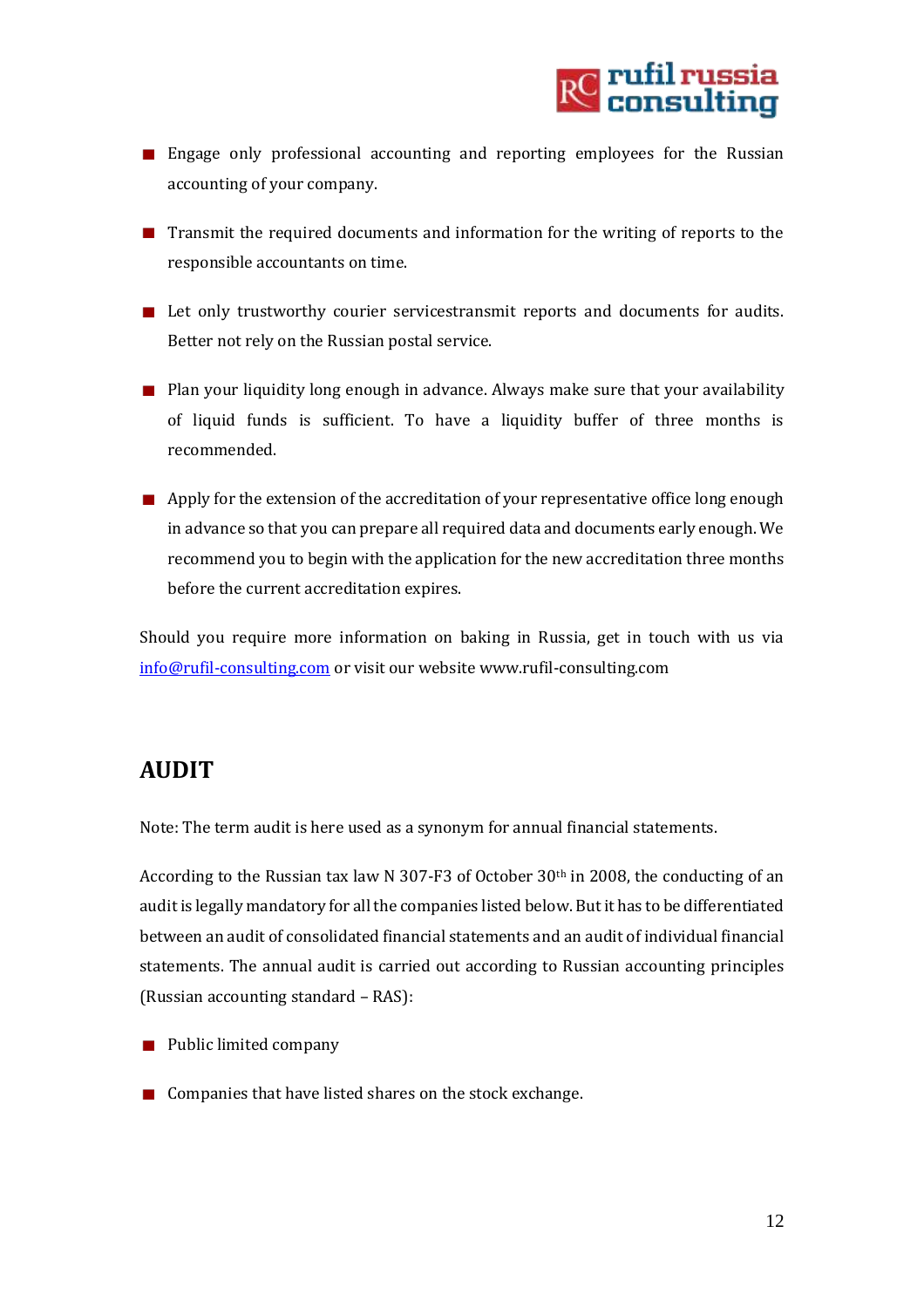

- **Banks and other financial institutions, insurance companies, pensions funds and** investment funds as well as their credit agencies, stock exchanges, clearing houses, registries, custodian banks, stockbrokers and dealers.
- Companies that had an annual turnover of more than 400 million rubles in the previous business year.
- Companies with total assets of more than 60 million rubles of December  $31<sup>st</sup>$ of the previous year.

An annual audit according to IFRS is mandatory for:

- $\Box$  Companies whose shares are listed on the stock exchange.
- Banks and other financial institutions, insurance companies (except for companies whose business activities are restricted to the obligatory health insurance)
- Non-governmental pension funds
- **Management companies of investment and pension funds and clearing houses**
- Additionally, certain state-owned enterprises are obliged to make IFRS-consolidated financial statements.

Reasons for the legal obligation to carry out an audit are in the first place:

- $\blacksquare$  Protection of public interests
- Contribution to the correctness of the reports
- Reduction of (tax) fraud risks

The results of the audits is not only interesting for the Russian general government or the tax authorities, but also for the general public, business partners, the management and shareholders.

An audit is meant to identify the following problems at the right time:

- $\blacksquare$  Imprecise annual financial statements
- $\blacksquare$  High tax risks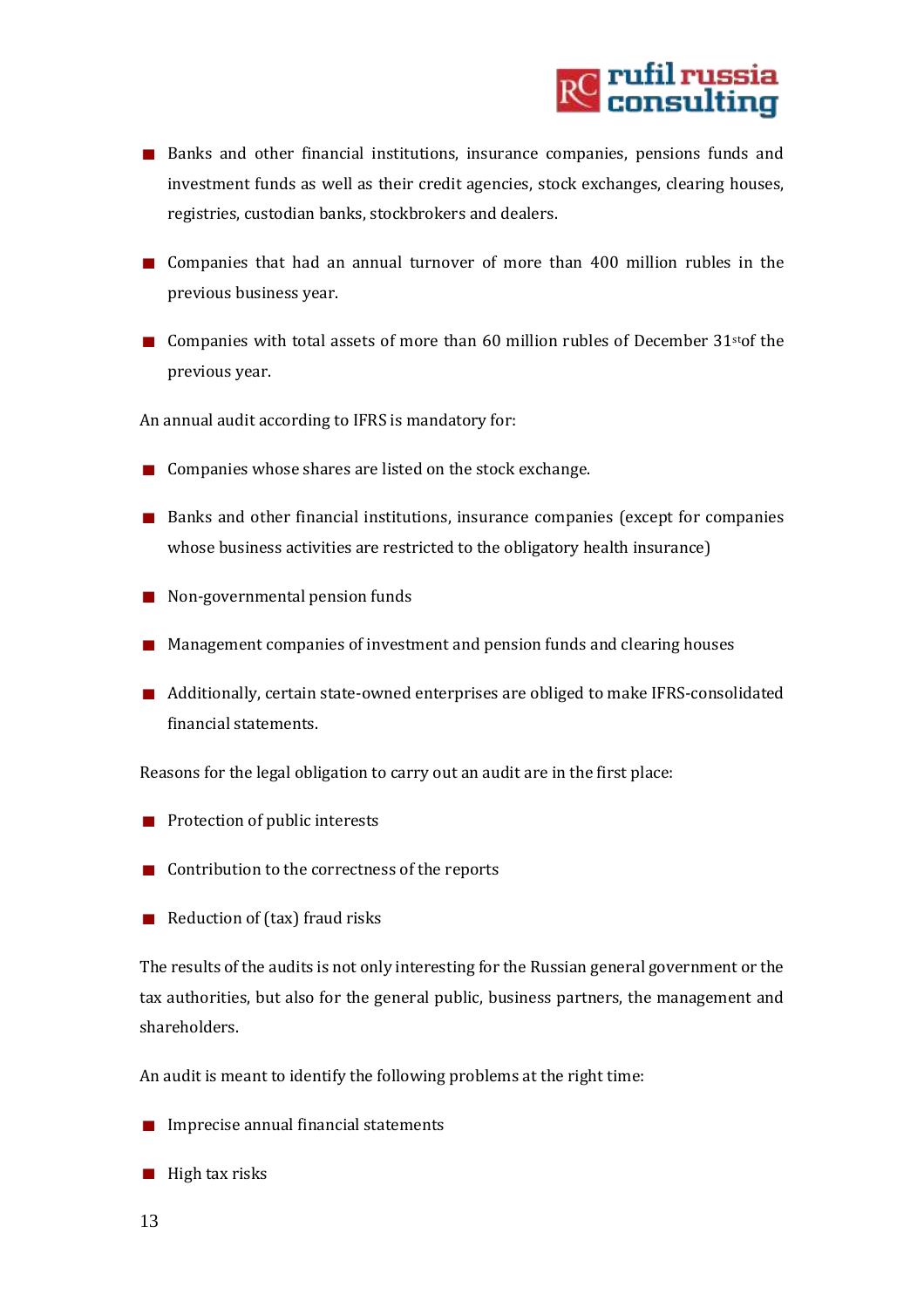

- Infringement of rights that could complicate business operations or lead to substantial fines.
- **Employee fraud**
- $\blacksquare$  Defects in internal control systems

The prescribed audits are to be carried out according to the following scheme:

The start of the auditing action is flexible. It can be decided that the audit is realized in several steps. In a first step, for instance, the first six or nine months of the business operations are checked and in a second step the remaining period of the business year is examined. What is favourable about this strategy is that the examinee is given the opportunity to implement recommendations from the first part of the examination until the end of the business year in order to avoid a potential audit certificate.

At the beginning of the audit, the examination team familiarizes with the company's business operations and sets an individual focus that corresponds to the corporate profile. Through a risk analysis, the audited aspects that call for an intensive treatment can be identified early enough and an audit program can be made out afterwards. The risk-oriented audit approach assures a purposeful and efficient audit of the financial statements.

As a rule, there is a system check which comprises basically a check of the internal control system (ICS). The ICS is responsible for the regulation and control of the processes in the company that are relevant for the financial statement. The ICS that is used in the company is basically responsible for the truth and fairness of the annual financial statement. Therefore, the auditors check the ICS, which is implemented in the company, for its suitability and effectiveness.

In the second step, a detailed examination is carried out. It is the aim of the detailed examination to follow and question business transactions that are documented in the financial statement by plausibility checks. In this connection, it is important that the auditors check the adherence to the valid laws and that they, in order to do that, get access to the required licenses and permissions. If the company has a warehouse at its disposal that is relevant for the business activity, the auditor can carry out stocktaking. This check begins normally after the balance sheet date.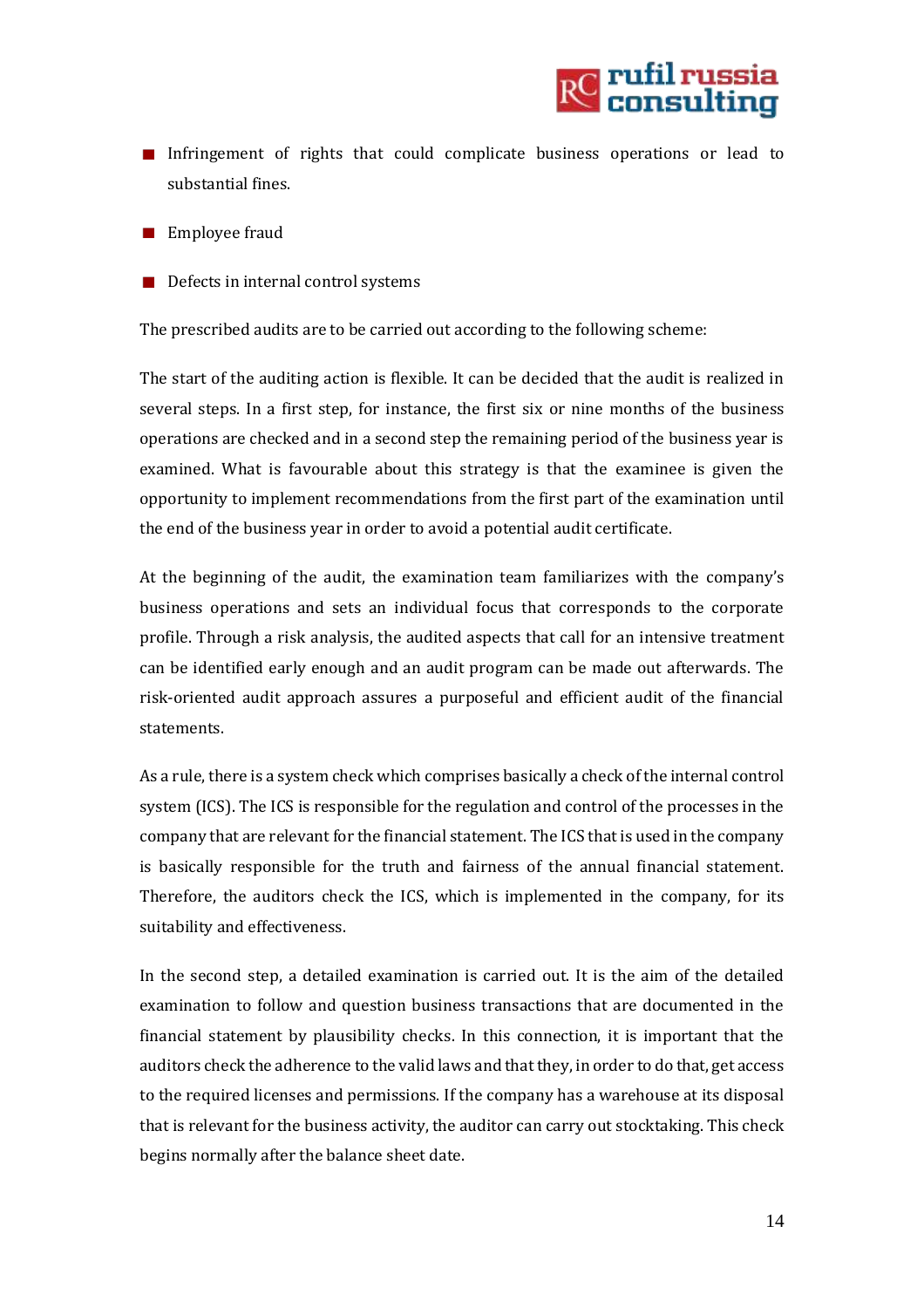

In the third step, the company receives a test report as well as an audit certificate. In a final meeting, all the results of the audit are presented to the client. The test report (also: Management Letter) contains a list with all the irregularities, their consequences as well as recommendations for solving these problems. The test report is only meant for internal use. The audit certificate is an official document which the auditor uses to check the accordance of the annual financial statement and the warehouse report with the help of the accounting principles that are valid for the company.

Companies which are obliged to have carried out such an audit have to hand in the audit report to the tax authorities as well as to the statistical authorities. The audit report should be handed in together with the financial statements, but 10 days after finishing the audit report at the latest. If there is an obligation to publish the figures of the financial statements, they have to be published together with the audit report.

Besides the audit which was explained above and is legally mandatory, there is another form of the audit, the internal audit. The company decides voluntarily for this kind of audit in order to get checked by professional auditors in terms of business activities, finances and control systems.

Regular clients and receiver of such audit reports in Russia are for instance foreign parent companies which want to check their Russian subsidiary with their local management systematically. The most important aims of such audits are mostly the determining and prevention of fraud and the assessment and evaluation of risks concerning taxes, finances, and law.

Content, type and scope of those internal audits are not prescribed and are carried out according to the customer's demands. As a result, these audits are in most cases more understandable and more informative for international clients.

Only licensed companies which have to fulfil certain requirements are authorized to carry out these legally required audits in Russia. These requirements are only valid for the legally required and certified audit. In contrast, the carry out of an internal audit is not tied to those requirements. That is why the client should carefully check the qualifications of the auditors when carrying out an internal audit.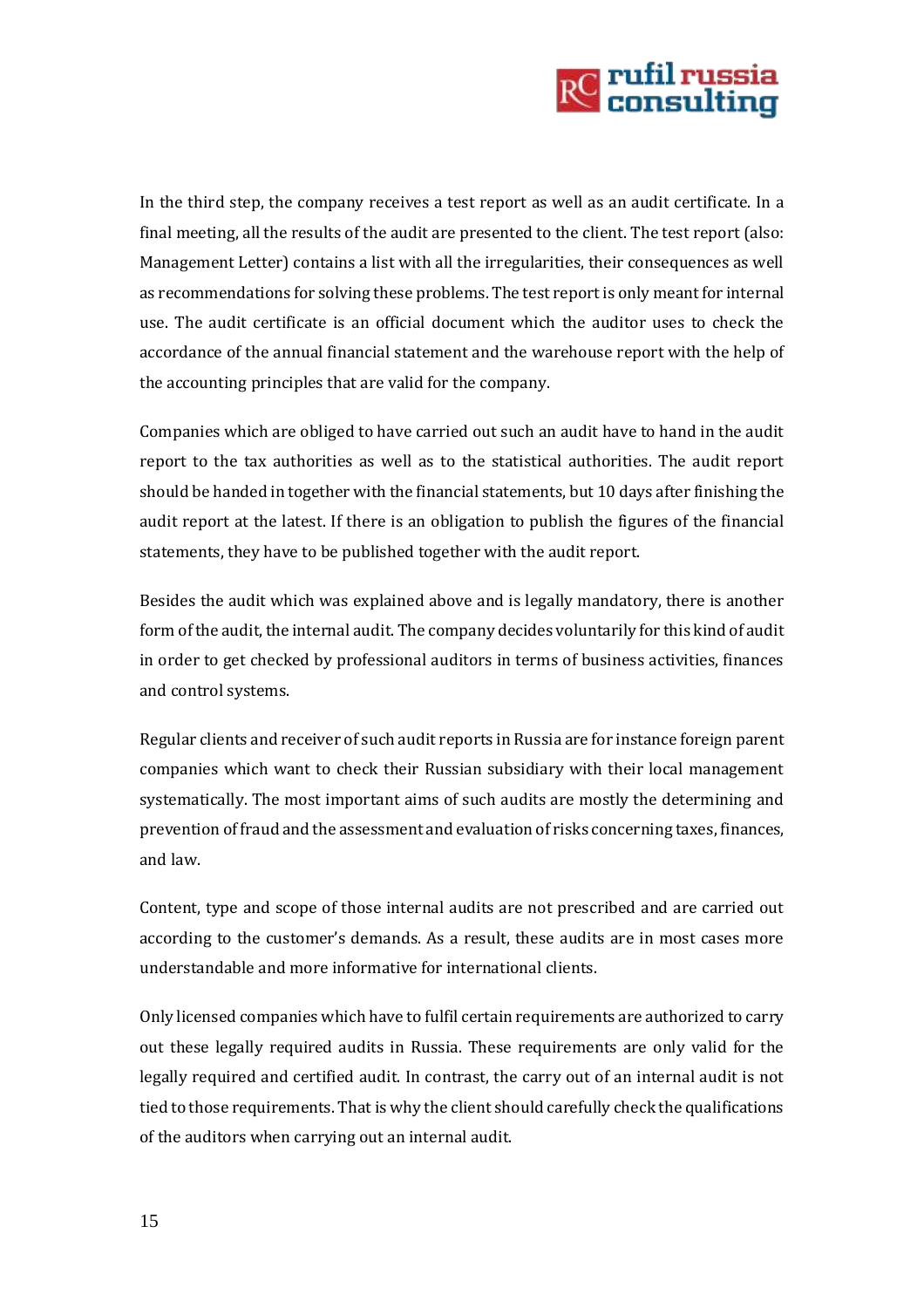

For more information about audit in Russia and about how to evaluate and analyze a recently bought company, you can get in touch with our audit experts via *info@rufil*[consulting.com](mailto:info@rufil-consulting.com) or visit our website www.rufil-consulting.com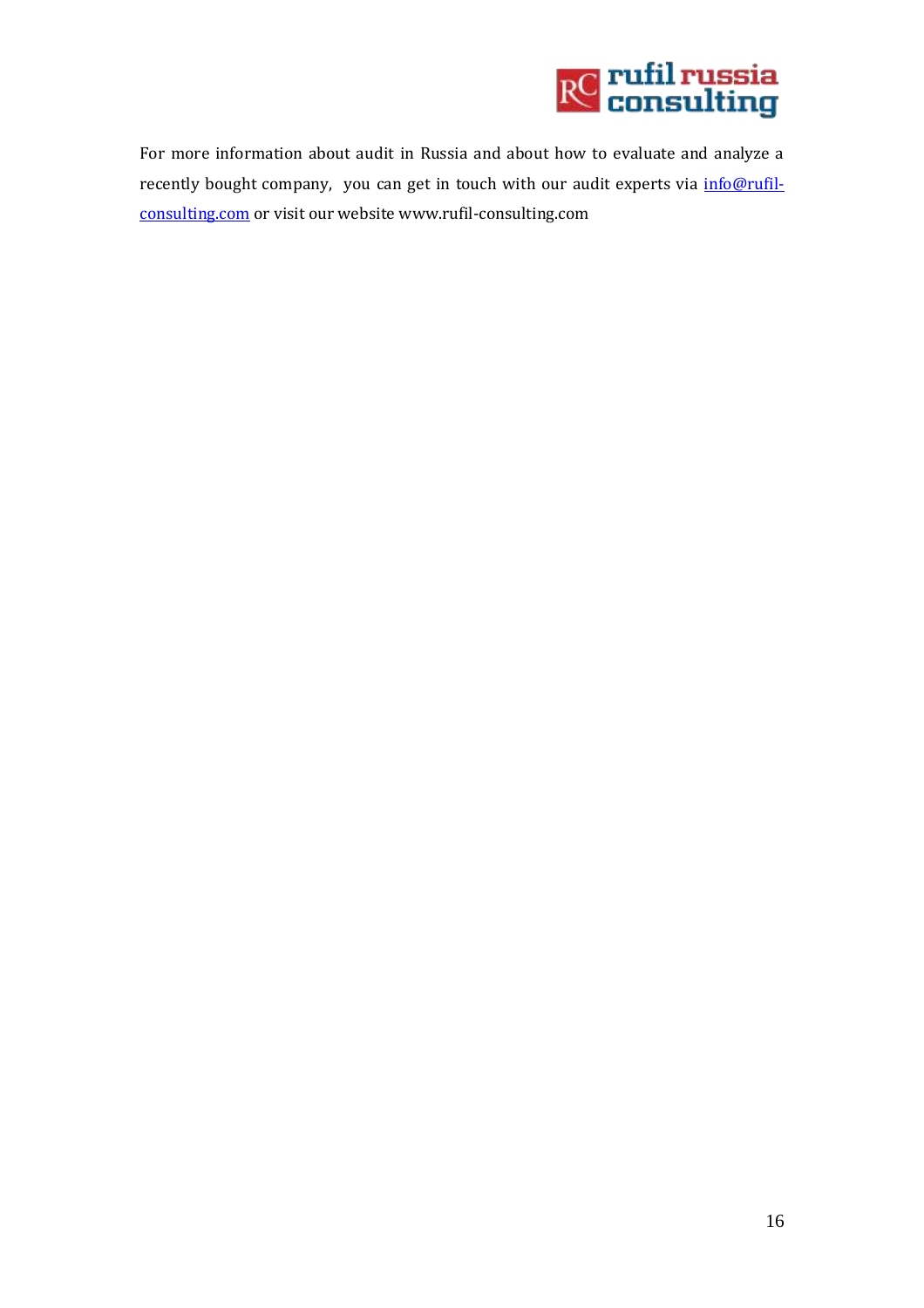

## <span id="page-17-0"></span>**TAXES IN RUSSIA**

### <span id="page-17-1"></span>Introduction

The Russian tax system is based on the first and second part of the Russian Tax Code. Here, the taxation principles, procedures, and types of tax are standardized for the Russian Federation as a whole.

The Russian tax system has three levels: the first federal level, second federal level, and regional level. On the first federal level, a consistent tax rate is applied to the whole of Russia. One such instance is VAT. Second-level federal tax rates are also determined centrally by the federal fiscal code, but local municipalities are entitled to reduce this by a local part. An example is corporate income tax.

Regional or local-level taxes include wealth and property tax.

Here are the most important tax types in Russia with the respective rates:

| $\blacksquare$ Corporate income tax: | 20%                            |
|--------------------------------------|--------------------------------|
| ■ Value-added tax:                   | $20\%$ (reduced rate 10%)      |
| $\blacksquare$ Personal income tax:  | $13\%$ (30% for non-residents) |
| $\blacksquare$ Wealth tax:           | up to $2.2\%$                  |
| Dividend tax (withholding tax):      | 9% (15% for non-residents)     |
|                                      |                                |

(with double tax agreements, potentially 5%)

We shall now explore the tax types in more detail. After that, we shall address the following issues: the simplified taxation system, tax issues related to company formation, tax inspection, and the double tax agreement.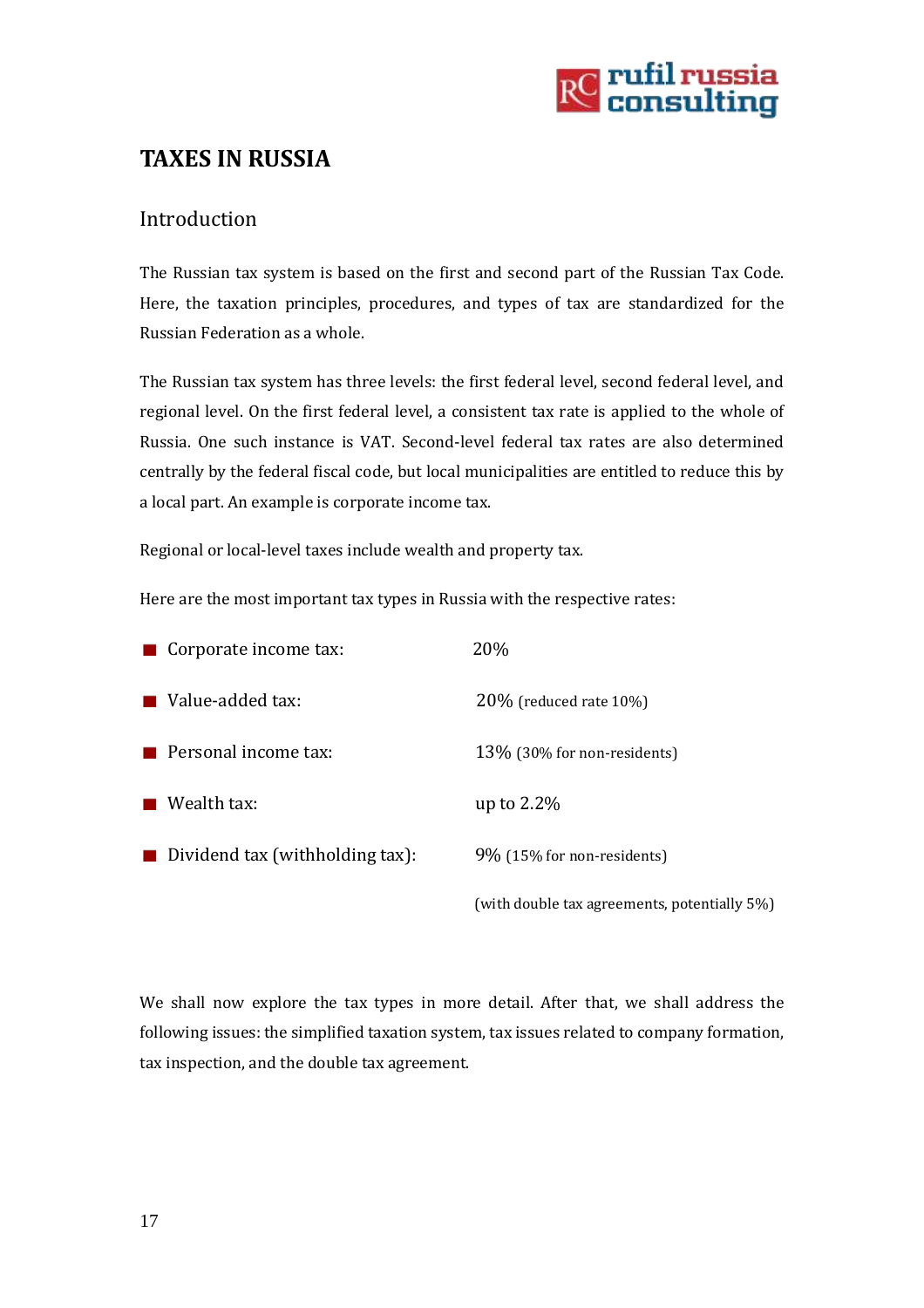

## <span id="page-18-0"></span>**Important Tax Types**

## <span id="page-18-1"></span>Corporate Income Tax

Russian corporate income tax is a federal tax, payable by all domestic and foreign enterprises at a rate of 20 percent. Two percent go into the federal budget, 18 percent into the relevant regional budget. Local authorities are allowed to reduce the tax rate from 18 percent down to 13.5 percent of the upper limit of assessment.

In special economic zones intended to develop selected industries, the regional portion of the corporate income tax rate applied to eligible companies may not exceed 13.5 percent.

The taxable profit equals total revenue minus deductible expenses. Expenses are deductible if they are economically justified, duly documented, and facilitate the generation of future income.

Essentially, the following expenses are recognized as deductible:

- $\blacksquare$  Provisions for general maintenance costs
- **Provisions for unclaimed holiday entitlements**
- $\blacksquare$  Reserve for warranties
- **Provisions for bad debts, dependent on maturity (100 percent if over 90 days, 45** percent for more than 45 days and 0 percent for up to 45 days)
- $\blacksquare$  Tax accrual
- R&D spend

The following expenses are partially taxable:

- **Employer contributions to corporate life insurance or pension schemes (up to 12** percent of the total salary)
- Contributions to employee health insurance, paid by the employer (up to 6 percent of the total salary costs)
- Various marketing and promotional expenses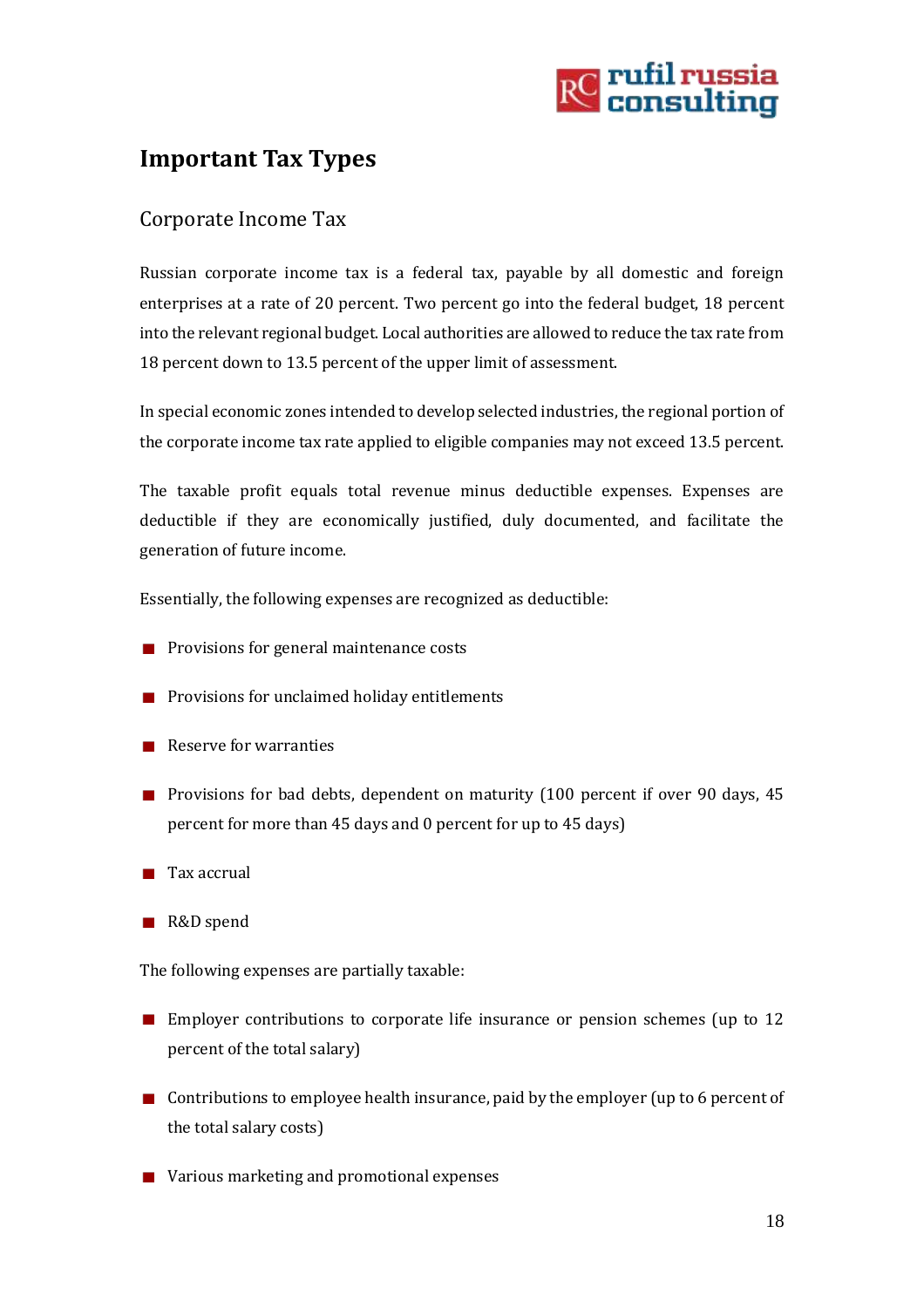

Entertainment expenses (up to 4 percent of the total salary)

Losses in a given financial year offset profits in the current year. Tax loss carry forwards are possible for a ten-year period; they reduce taxable income in high-earning years by fully incorporating the earlier loss.

It must be noted that tax accounting can differ from financial accounting. The following examples demonstrate this:

- Interest on payables, import duties paid, and transport costs are included in currentperiod expenses under fiscal law, but in the purchase price under commercial law.
- $\blacksquare$  Under Russian tax law, most types of fixed assets can be written down by 10 percent or 30 percent upon purchase. Writedowns occur on a monthly basis and begin in the first month of operation.
- Travelling expenses are only eligible in part. For instance, in contrast to financial accounting rules, daily spend exceeding legal or employer limits is excluded for tax purposes. Within Russia, the law accepts subsistence costs of up to 700 roubles (c. €10). Travelling and hotel costs are approved based on receipts. Travel by taxi or local public transport within the city in which the company is based, is not tax-deductible.

Further examples of expenses that do not reduce taxable income (or claims that are difficult to assert) are:

- $\blacksquare$  Rental cars expenses
- **Private-vehicle parking expenses**
- $\blacksquare$  Private-vehicle fuel expenses
- Expenses for food, business lunches, cafés, restaurants
- Gifts to customers
- Corporate social events
- School and university fees
- Gym memberships and other social benefits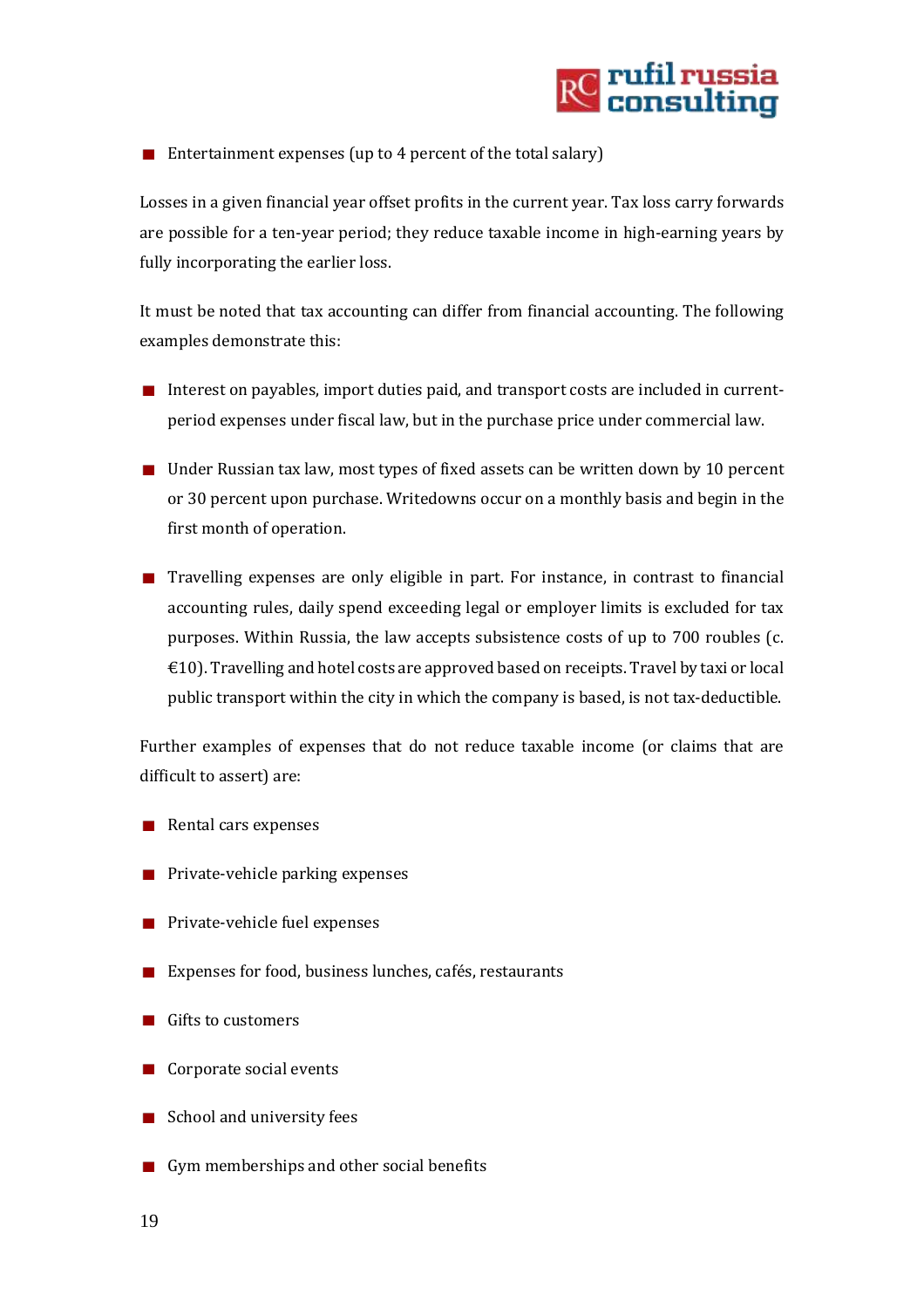**Housing** 

Other, comparable non-cash benefits that can be construed as constituting part of employee income.

The items listed above are not only subject to personal income tax and social contributions, but also fail to reduce taxable income. In other words, in addition to the c. 43 percent of incidental wage costs, 20 percent corporate tax is due. Thus, the tax burden on the listed expenses rises to over 60percent (!). Considering that no VAT returns are possible, we eventually get to 80 percent.

We recommend that international companies secure the services of a professional tax consultant.

Businesses must transfer funds to the fiscal authorities by the 28th calendar day of each month to go towards their quarterly tax liabilities. The quarterly tax return must be submitted by the 28<sup>th</sup>day after the end of the quarter, the annual tax return by the 28<sup>th</sup> of March of the following year. If quarterly turnover does not exceed 10 million roubles (about  $\text{\textsterling}145,000$ ), it is sufficient to pay income tax each quarter.

Representative offices and branches of foreign companies are only required to engage in tax accounting and are exempt from financial accounting requirements.

#### <span id="page-20-0"></span>Value-Added Tax

In Russia, all revenue generated through the purchase or import of goods or services is subject to VAT. The destination principle applies; generally, the taxation principles used correspond to those of the EU. The current basic tax rate is 20 percent, the reduced tax rate for specific goods, for example staple foods, is 10 percent.For exported goods international transportation and freight-forwarding services no VAT has to be paid. Value-added tax has been calculated quarterly and paid monthly (one third of the quarterly amount) since 1st of January 2008. VAT must be paid before the 25thof each month.

Below are some peculiarities of Russian VAT:

VAT can only be claimed as an input tax if the faktura invoice (see the chapter "Russian accounting documents") is presented to the fiscal authorities.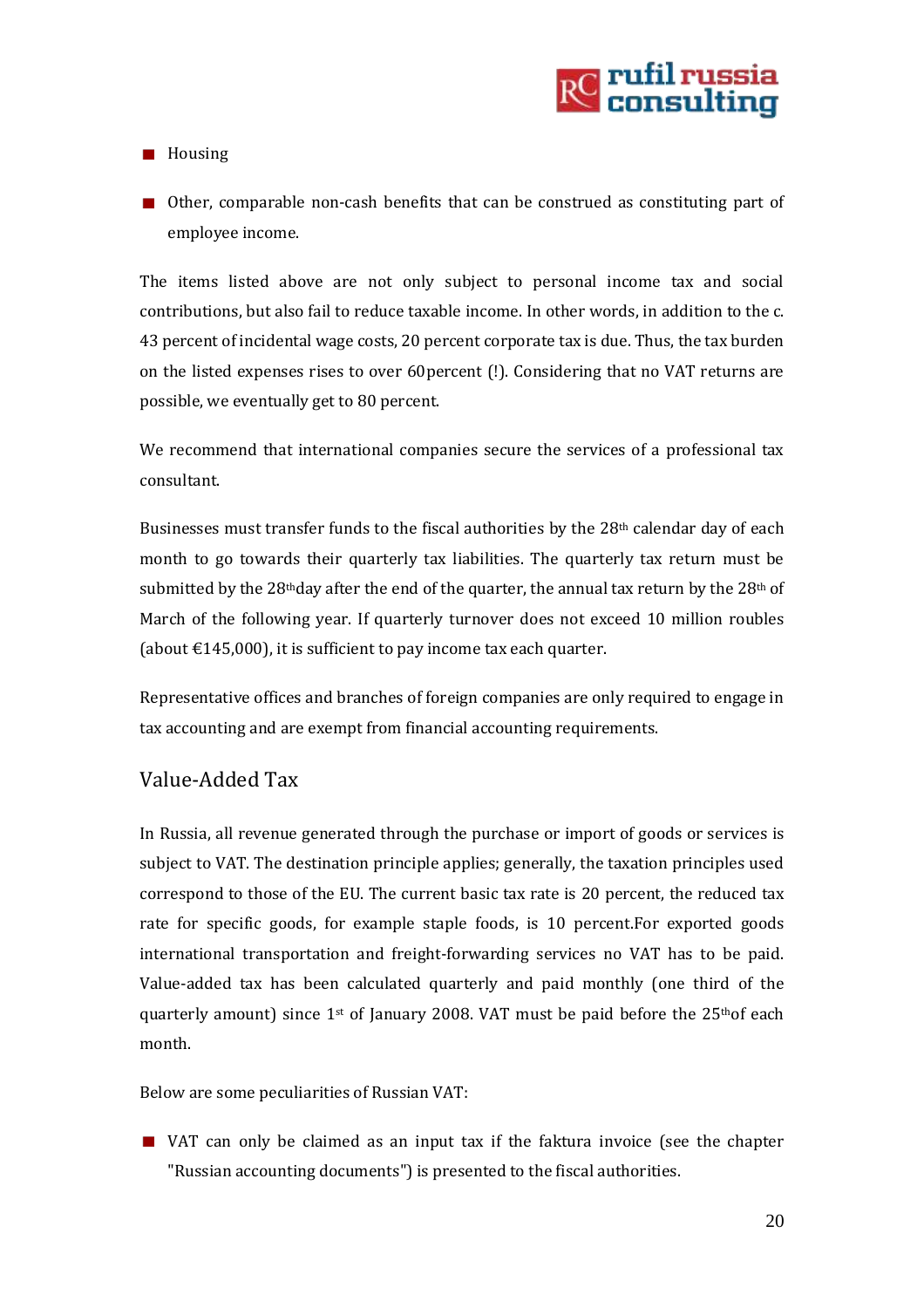

- Import tax can also be subtracted as input VAT, but only if the goods were received after clearing customs.
- Equally, VAT can be deducted as prepaid tax from purchased fixed assets or assets under construction. However, this is only possible once the asset has been commissioned.

### <span id="page-21-0"></span>Corporate Wealth Tax

Corporate wealth tax is a regional tax payable by all Russian and foreign businesses that own assets in Russia. The tax rate depends on the type of business activity and does not exceed 2.2 percent. The net fixed assets are only taxed if they are being used. There is no offsetting of assets against liabilities, as itis common in other countries. Only depreciation is deduced from gross values. The tax return must be submitted quarterly to the tax authorities by the 30thof the following month and the tax has to be paid five days after it is submitted. Where end-of-year accounts must be submitted, this period is ten days.

#### <span id="page-21-1"></span>Personal Wealth Tax

Personal wealth tax is a regional tax. Accordingly, the tax rate varies; it also depends on the location and intended use.



Consider the table below as a simplified example: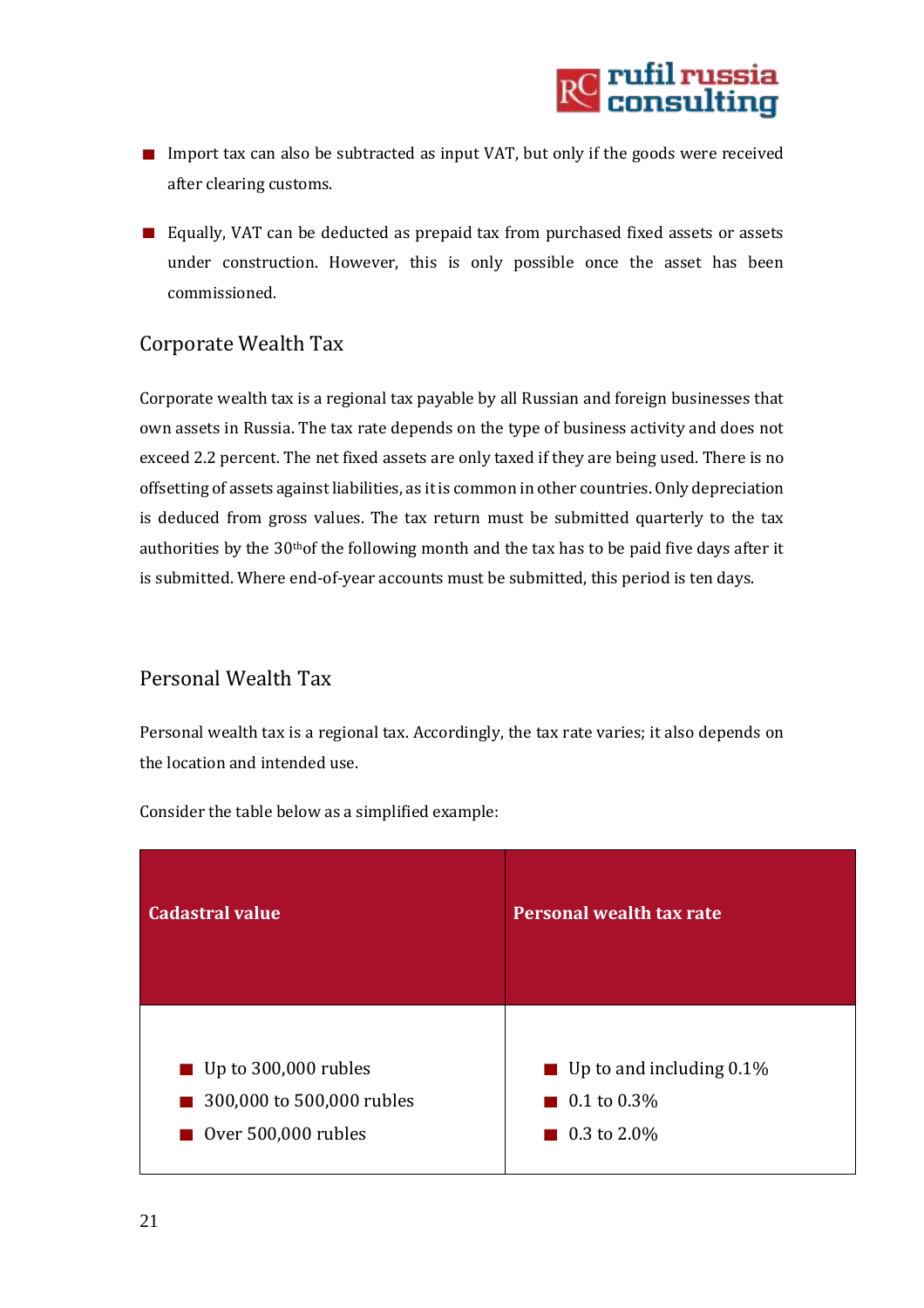

Properties with a value up to 300,000 rubles are taxed at a rate up to and including 0.1 percent. For values between 300,000 and 500,000 rubles, the tax rate varies between 0.1 percent and 0.3 percent. Estates with a cadastral value over 500,000 rubles are taxed at a rate between 0.3 percent and 2.0 percent.

## <span id="page-22-0"></span>Personal Income Tax

All-natural persons that generate income in the Russian Federation are subject to personal income tax. A distinction is made between residents and non-residents. Natural persons that demonstrably spend at least 183 days per year inside the country qualify as tax residents. The basic personal income tax rate is 13 percent; however, non-residents are taxed at 30 percent.

Companies must calculate income tax for their employees and transfer it to the tax office on payday. Relevant information must be communicated to the authorities on a regular basis, and a standard form cataloguing all taxes deducted for all employees must be submitted annually.

Individuals who derive their income from abroad or work independently are themselves responsible for the calculation and payment of personal income tax.

### <span id="page-22-1"></span>Social Insurance Contributions

All social contributions in Russia have to be paid by the employer. Those payments include contributions to the federal pension fund, the social security fund as well as to health care. Furthermore, a mandatory accident insurance has to be paid. The rate for this accident insurance ranges from 0.2 to 8.5 percent and depends on the business field the company is settled in and on the task the particular employee has to fulfil.

Since 2015 several changes have been made in how to calculate those contributions. The following table provides an overview of how to calculate these contributions depending on the wage and on the resident status of the employee.

Table: Rates of the different contributions depending on the status ofthe employee's residence.

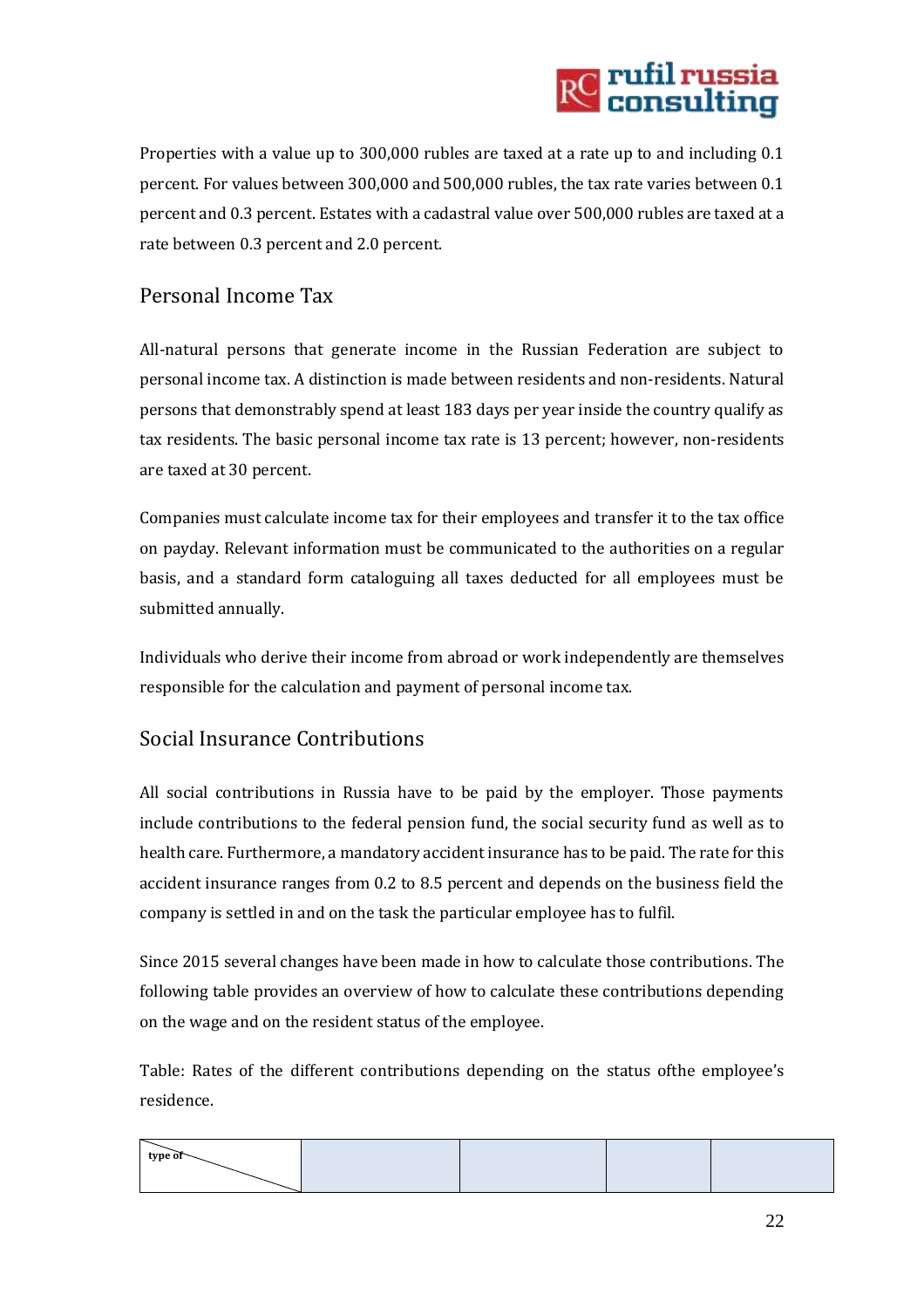

| contribution<br>status of                                                                            | pensions fund            |                | social security |                          | insurance for<br>accidents | health care              |
|------------------------------------------------------------------------------------------------------|--------------------------|----------------|-----------------|--------------------------|----------------------------|--------------------------|
| the employee                                                                                         |                          |                |                 |                          |                            |                          |
| Annual income in ruble                                                                               | $\leq 796.000$           | >796.000       | $= 718.000$     | >718.000                 | independent                | independent              |
| Temporarily<br>working<br>HQS* in Russia (with<br>visa)                                              | $\overline{\phantom{a}}$ | $\blacksquare$ | $\blacksquare$  | $\blacksquare$           | 0,2%                       | $\overline{\phantom{a}}$ |
| Permanently working<br>HQS* in Russia (with<br>residence permit)                                     | 22%                      | 10%            | 2,9%            | $\overline{\phantom{a}}$ | 0,2%                       |                          |
| Temporarily working in<br>Russia (with visa), no<br>$HQS*$                                           | 22%                      | 10%            | 1,8%            |                          | 0,2%                       |                          |
| Permanently working in<br>Russia (with residence<br>permit), no HQS*                                 | 22%                      | 10%            | 2,9%            | $\Box$                   | 0,2%                       | 5,1%                     |
| Russian<br>citizen<br><sub>or</sub><br>permanently in Russia<br>foreigner,<br>living<br>no<br>$HQS*$ | 22%                      | 10%            | 2,9%            | $\overline{\phantom{a}}$ | 0,2%                       | 5,1%                     |

\*HQS = Highly Qualified Specialist, explanation underneath

It is subject to the employer to calculate and pay the social contributions until the  $15<sup>th</sup>$ of the following month as the latest. Reports to those funds have to be hand in quarterly.

## <span id="page-23-0"></span>Highly Qualified Specialists

When it comes to the calculation of the income tax of an employee, there are several differences as soon as the employee has the title of a so called "highly qualified specialist" (HQS). For an employee who can be called a HQS only 13 percent income tax has to be paid, even though he lives less than 183 days per year in Russia.The regular income tax rate for non-residents is 30%.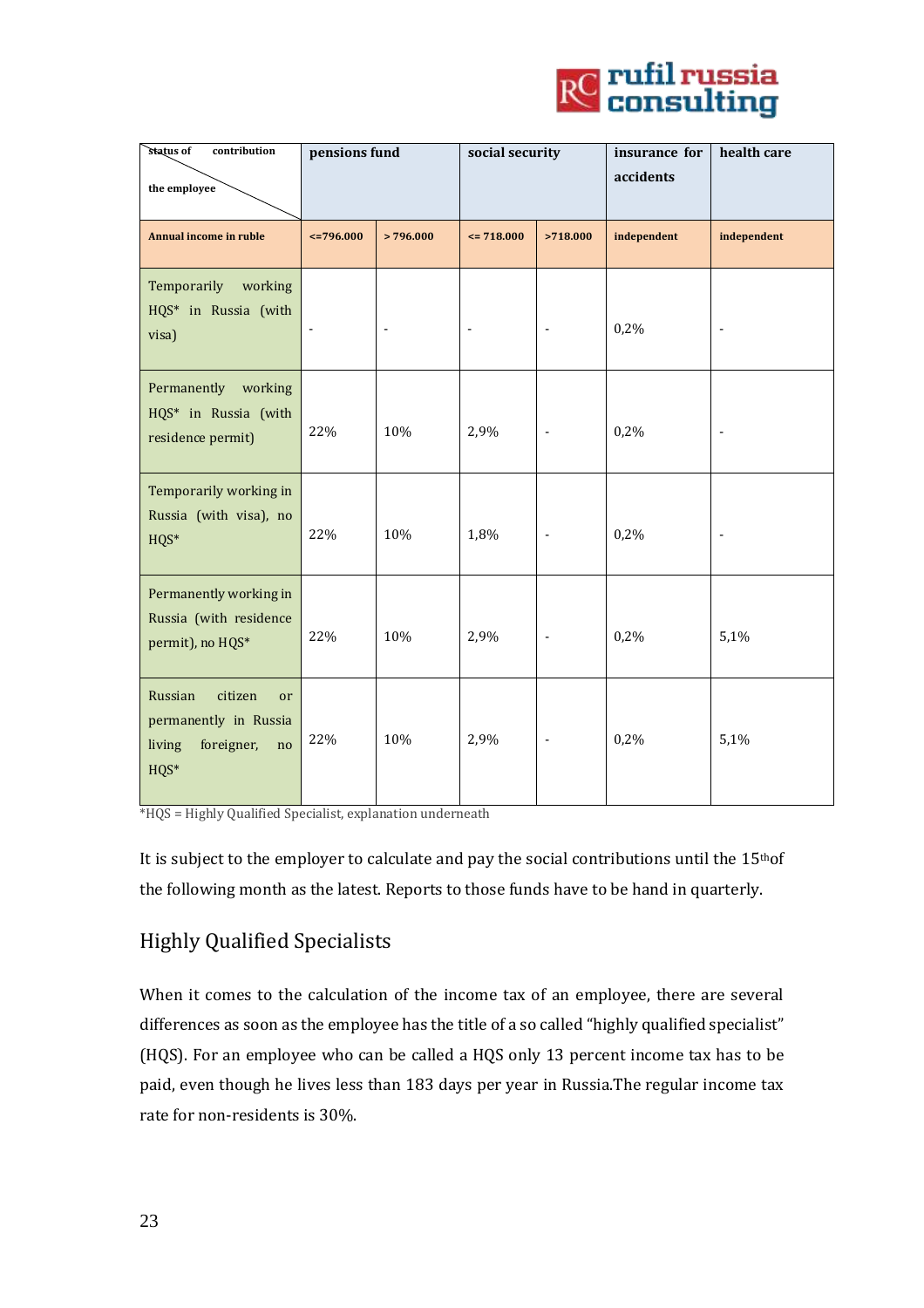# **RC** rufil russia<br>RC consulting

According to paragraph 1 article 13.2 of the federal code 115-FZ an employee can be called a HQS as soon as he earns more than  $167,000$  rubles (app.  $\epsilon$ 2,400) a month. Foreign teaching staff, as well as foreign employees in the industry, the tourism sector or the information technology can be called HQS when earning half of the wage (83,500 rubles app €1,200). Within selected, so called "Economy zones" in Russia employees with a wage of 58,500 rubles can be enforced as HQS.

According to paragraph 6 passage 1 article 65 and paragraph 1 passage 1 article 327.3 of the Russian Labour Code, the declaration of the wage is not enough if the task which has to be executed by the employee requires special skills and training. In this case the employer has to hand in certificates, evaluations or other reports, which confirm the training or the skills of this employee to the Russian authorities.

Special attention hasto be paid to employees with two citizenships. An employee who stays less 183 days per year in Russia and has besides a foreign citizenship a Russian citizenship as well (dual citizenship), cannot be enforced as a HQS in any event and has to pay 30 percent income tax as well as social contributions.

## <span id="page-24-0"></span>Simplified Taxation System

The simplified taxation system for smaller enterprises was introduced in order to reduce their tax burden and simplify taxation. Smaller enterprises, under Russian tax law, are those that employ fewer than 100 employees, generate revenues of under 60 million roubles and own fixed and intangible assets with a net book value of under 100 million roubles (c.  $\epsilon$ 1.45m). Further, no other firm which does not qualify as small under these criteria must have a stake in it of 25 percent or more. Instead of VAT, corporate income tax, wealth tax and social security contributions, onlyone single tax must be paid under this system. Two options are possible in this respect:

- Revenue-based taxation (cash method). The tax rate here is 6 percent.
- **Profit-based taxation at a 15 percent rate.**

However, some enterprises are ineligible for this procedure regardless of their size. The simplified taxation system is inapplicable to companies that are expected to earn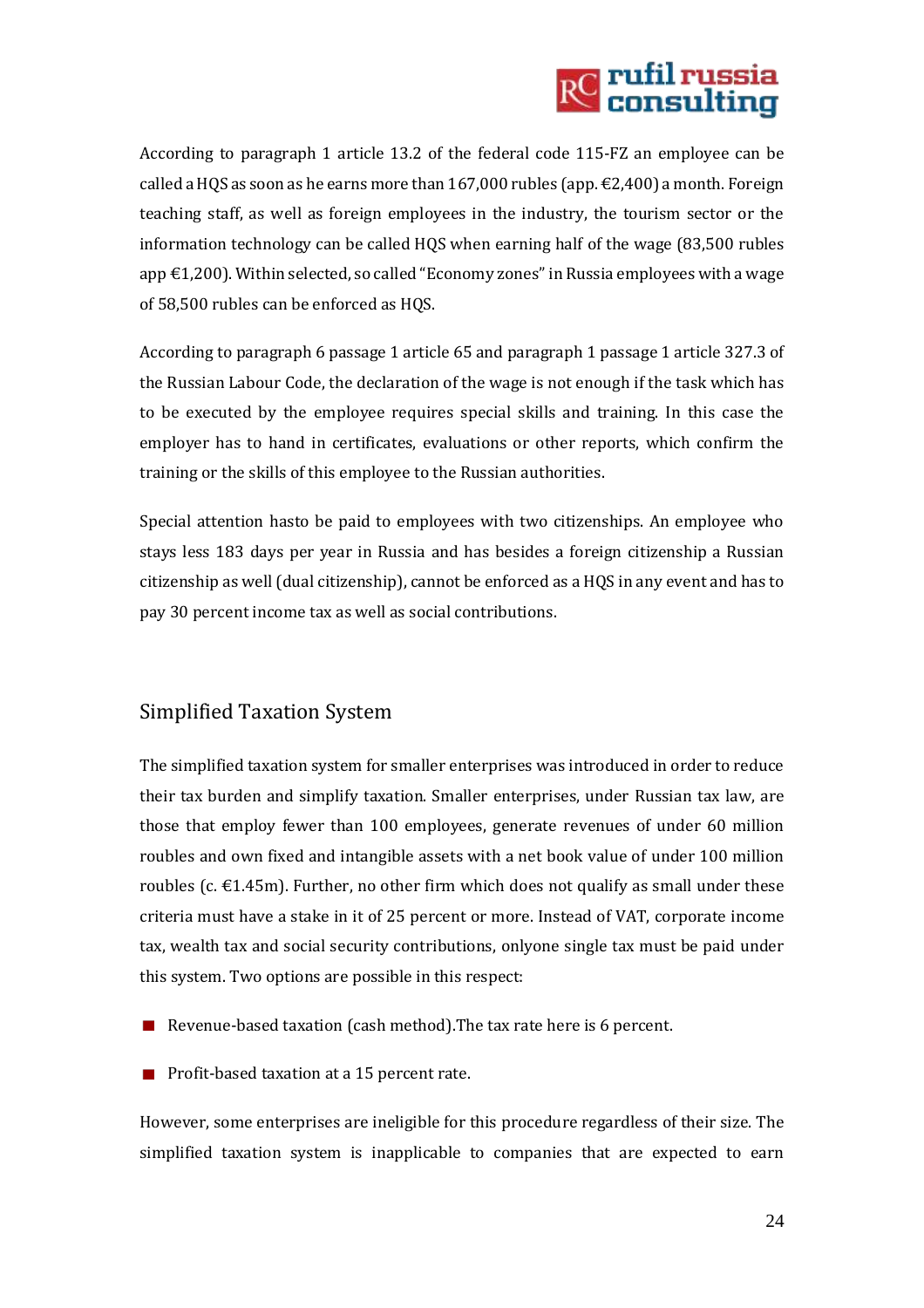<span id="page-25-0"></span>

particularly high returns, i.e. banks, insurances, investment and pension funds. Foreign companies are also excluded.

From 2017 on new criteria apply referring the annual revenue and the fixed assets. Companies who want to apply the simplified tax system may not:

- Reach a higher revenue than  $120$  million rubles,
- $\blacksquare$  Hold fixed assets worth more than 150 million rubles.

#### Tax Issues Related to Company Formation

In Russia, operating expenses are only recognized as tax-deductible once the business activity has begun. The Russian tax authorities maintain that such activity commences only when revenues are first generated. Hence, it is difficult to claim deductibility for earlier expenses.

In the initial phase of business activity, more VAT is usually paid on invoices received than on invoices sent. Thus, an input tax surplus is accumulated.

The tax surplus is typically reimbursed only after three appeals and a comprehensive tax inspection. It is thus recommended not to disclose small start-up costs in the tax return immediately, but to record them in the future. At the same time, the first cash receipts should be generated as soon as possible, and all commercial activities should be documented in great detail from the very beginning.

A newly formed company can be funded through equity capital, shareholders' loans and/or invoices to the parent company. The advantages and disadvantages of these forms of financing are discussed below.

In Russia, the amount of capital stock required for the foundation of a corporate equity is many times lower than in Germany. For a limited-liability company (Russian: OOO), the amount is at least 10,000 roubles (c.  $\epsilon$ 145); for an open joint-stock company (Russian: OAO) at least 100,000 roubles (c. €1,450). A high level of equity capital can fund early business activity. Moreover, a greater amount of capital stock makes a more stable impression when dealing with third parties, and can be easily reduced later.Given a 10 percent+ stake that exceeds €82,000, dividend tax of 5 percent is payable. In other cases, the rate is 15 percent.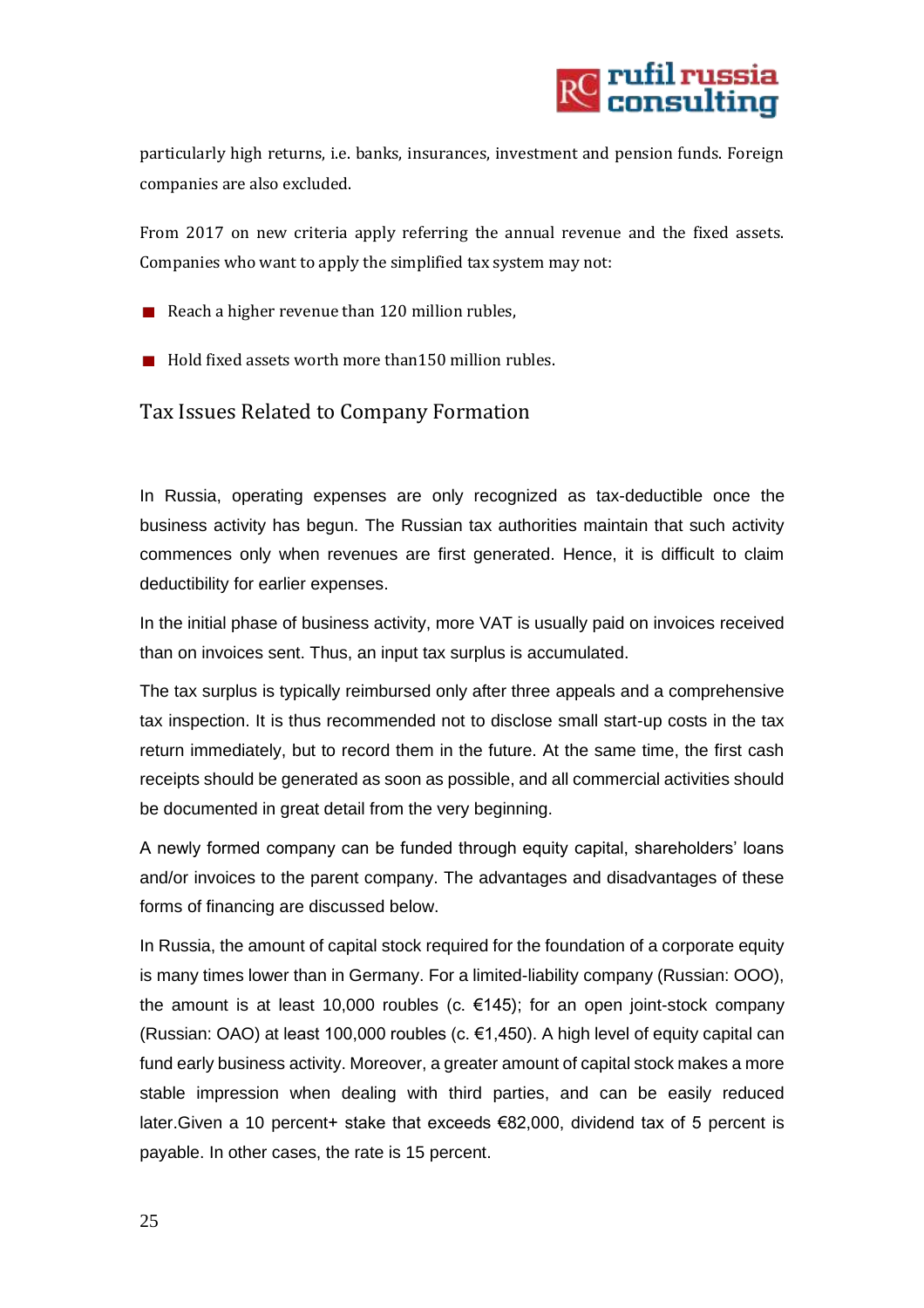# **RC** rufil russia<br>RC consulting

Disadvantages of high equity capital include the required changes to the charter and possible currency fluctuations, given that the amount is denominated in roubles. Furthermore, all customers must be informed when the capital stock is reduced; in that event, they enjoy special cancellation rights.

Equity capital from the parent can be injected relatively quickly and unbureaucratically and is not subject to corporate income tax in the event of a controlling stake. However, capital can only be transferred back in the form of a dividend; the 5 percent or 15 percent tax rate must be applied, as the case may be.

Another form of financing is the shareholder's loan. As elsewhere, the thin capitalization rule must be observed. For interest to be fully deductible for the Russian subsidiary, the loan must not exceed the equity capital by a factor greater than three. Also, the interest rate paid must be economically justified.The foreign parent can grant an interest-free loan if the tax laws in its home country allow it.If a Russian company grants an interest-free loan, it must add an amount corresponding to the market interest rate to its taxable income. In case of undercapitalization, the payment of interest is considered a dividend and taxed accordingly.

The Russian subsidiary can invoice the parent company for "services provided" and thus, generate operating cash flow at the outset. The advantage is that the initial operating expenses turn tax-effective immediately. In addition, the tax rate paid by the Russian subsidiary is often lower than that paid by a Western parent domestically. Please note that the "services provided" may be subject to VAT in Russia but are often not tax-deductible at home.

Losses recognized for tax purposes can be carried forward for up to 10 years and fully used to offset profit in later years.

### <span id="page-26-0"></span>Tax Inspection

Russian tax law envisages two types of fiscal audit: single-entry audits and external audits. Single-entry audits take place on the tax office premises and may only be carried out within three months following the submission of the relevant tax return. The scrutinized entity is not informed about the audit. However, the authorities are required to issue a written report and send it to the taxpayer once the audit is concluded. The company can file an objection within 15 days.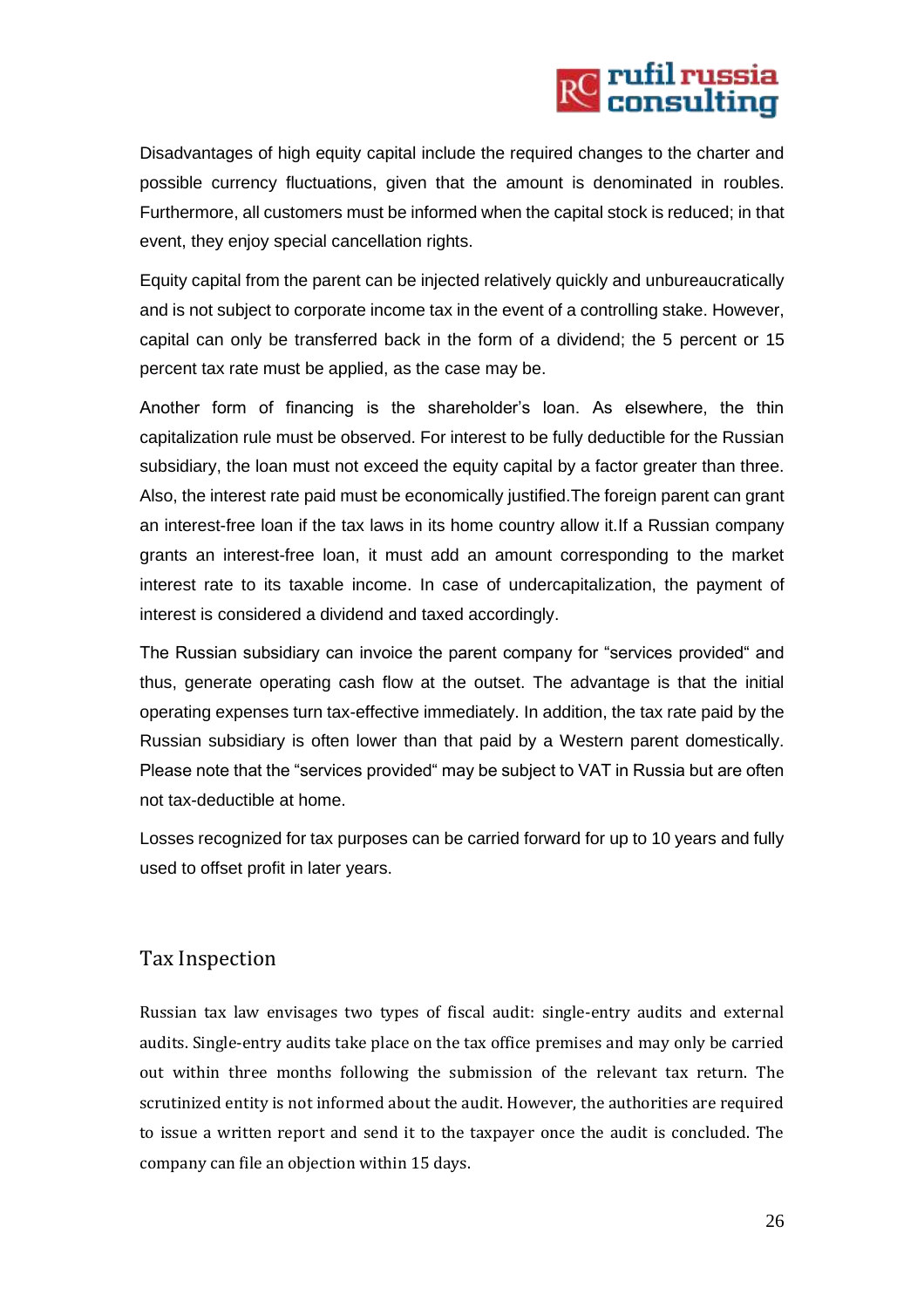

External audits may be carried out at the inspected company up to three years after the event and may take up to two months. Only in exceptional cases can the period be extended to 4-6 months.

### <span id="page-27-0"></span>Double Taxation Agreements:

The Russo-British agreement to avoid double taxation in terms of income and wealth tax has been in force since 18<sup>th</sup> of April 1997 and has been effective in Russia since 1<sup>st</sup> of January 1998. Fundamentally, it contains rules concerning the taxation of individual and company income whereby the income of banks and insurance agencies gets treated separately.

The double taxation agreement between Russia and the United States of America had been signed  $17<sup>th</sup>$  of June 1992 and came into force  $1<sup>st</sup>$  of January 1994. This agreement contains amongst others rules to the taxation of income of companies and individuals, insurance activities, dividends and substantial similar taxes. It states a maximum dividend tax of 5 percent if the beneficial owner is a company which holds at least 10 percent of the voting stock and a maximum dividend tax of 10 percent in all other cases.

Currently the Russian Federation is involved in bilateral treaties to avoid double taxation with 82 countries and Hong Kong.

## <span id="page-27-1"></span>Foreign Exchange Controls

In Russia, all payments between residents and non-residents are subject to foreign exchange controls. All legal persons founded under Russian law and all natural persons whose annual stay in Russia exceeds 183 days are considered residents. Conversely, legal persons formed elsewhere and natural persons that remain in Russia for less than 183 days per year are considered non-residents.

The recipient of a controlled payment in excess of USD 50,000 is required to apply for a transaction certificate ("passport sdelki") at his bank. To this end, all documents associated with the payment (contracts, invoices, etc.) must be submitted to the bank.

Russia's official currency is the rouble. While Euro- or dollar-denominated contracts can freely be entered into, the actual cash or non-cash payments must be made in the local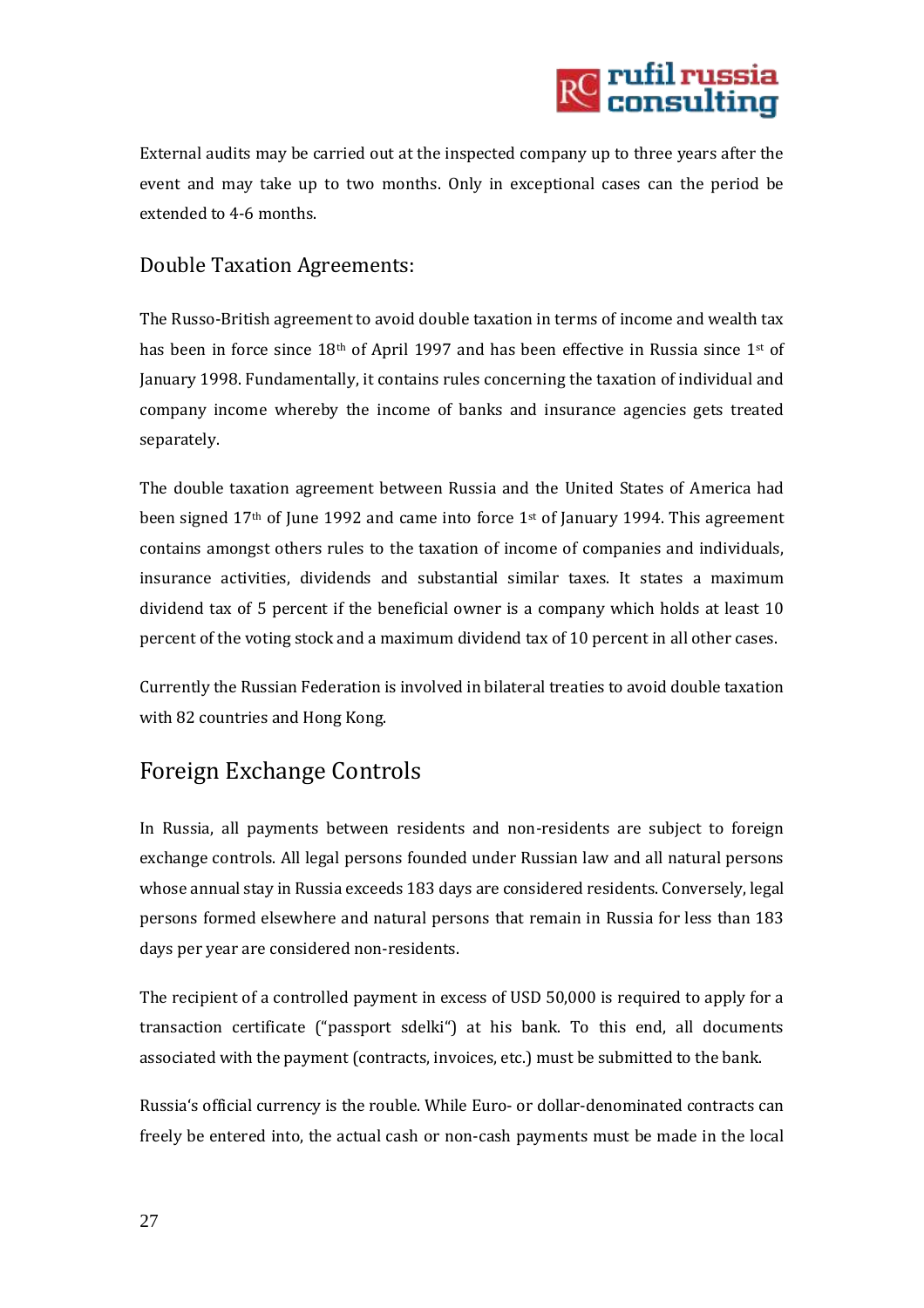

currency. Often, differences in FX rates between the day of entry and the day of fulfilment arise as a consequence, leading to a duplication of records and VAT calculation issues.

To learn more about the Russian tax system and how to reach highest tax efficiency, get in touch with our tax consultants.

## <span id="page-28-0"></span>**BUSINESS PREMISES IN RUSSIA**

The foundation of business premises by foreign companies has increased relatively in Russia. This has something to do with the sanctions and the efforts of Russia towards the import substitution. In order to replace foreign imports by Russian products, production facilities have to be built or, if already existing, to be modernized. In doing so, especially the foreign engineering technology is in high demand. The assembly of such industrial plants is often realized over several months. How this is connected with the foundation of the foreign business premises and what has to be taken into consideration in doing so will be explained in the following:

At first, two examples will help to answer the following questions:

- What are the preconditions for a foundation of constant business premises in Russia?
- Do I have to be registered at the Russian tax authorities?
- Do I need work permits and working visa for my foreign staff?
- What rules exist concerning income tax and national insurance contributions?

Afterwards, a detailed explanation of central terms and topics that are crucial for the field of constant business premises will be given.

#### **Example 1**

A Russian company hires a German firm for the performance of a service. This service is fulfilled by a German employee of the German company. The duration of this task is two weeks.

As the duration of the task in Russia does not exceed 30 days: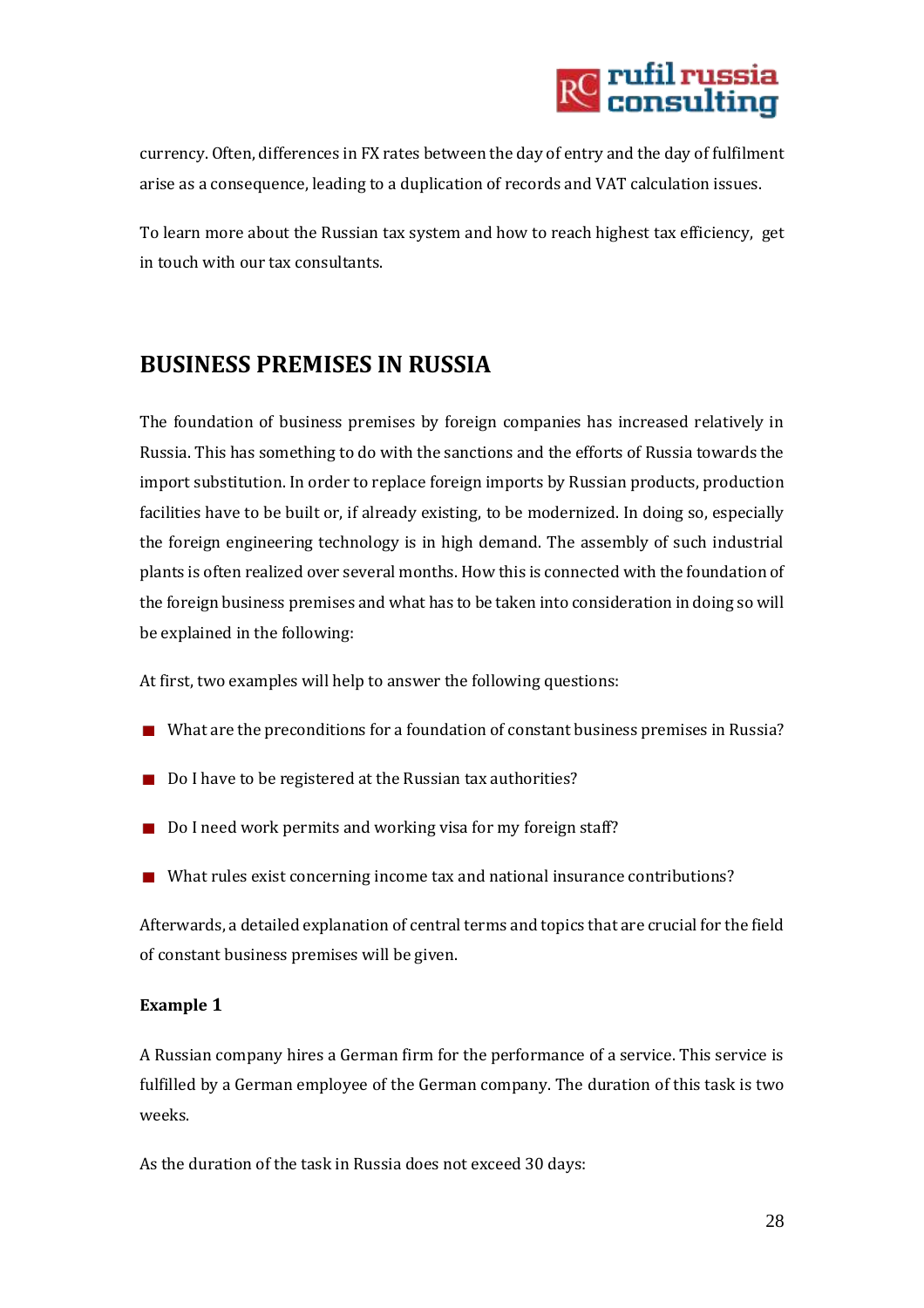

- A foundation of business premises in Russia will not be realized
- **n** and as a consequence of this, a registration at the Russian tax authorities is not necessary.

The task takes less than 30 days and can therefore be treated as a single business event. The German employee does not need a work permit or working visa. The German employee is allowed to be in the country as a business traveller with a normal business visa. The income does not underlie the Russian taxation. The employee is still a person who is registered and taxable in Germany. All conditions for the double taxation agreement are fulfilled:

- A) The employee stays less than 183 days in Russia per year.
- B) The payment is made by an employer who is not registered in Russia.
- C) Business premises in Russia do not bear these payments.

Furthermore, no contributions for industrial injuries insurance or social insurance arise for the German employee.

#### **Example 2**

A German company signs three different contracts with three different companies from three different administrative districts. The services that are indicated in the contracts are performed by three German employees of the German company. The total duration, in which the services are to be rendered, is six months.

As the activity in Russia takes more than 30 days,

- $\blacksquare$  There is the obligation to register at the Russian tax authorities. The German company has to register in every administrative district where it provides services. In this example, in all three districts.
- $\blacksquare$  The activity justifies the foundation of constant business premises. Calculation and payment of the profit tax are to be made in the place of registration of the respective administrative district.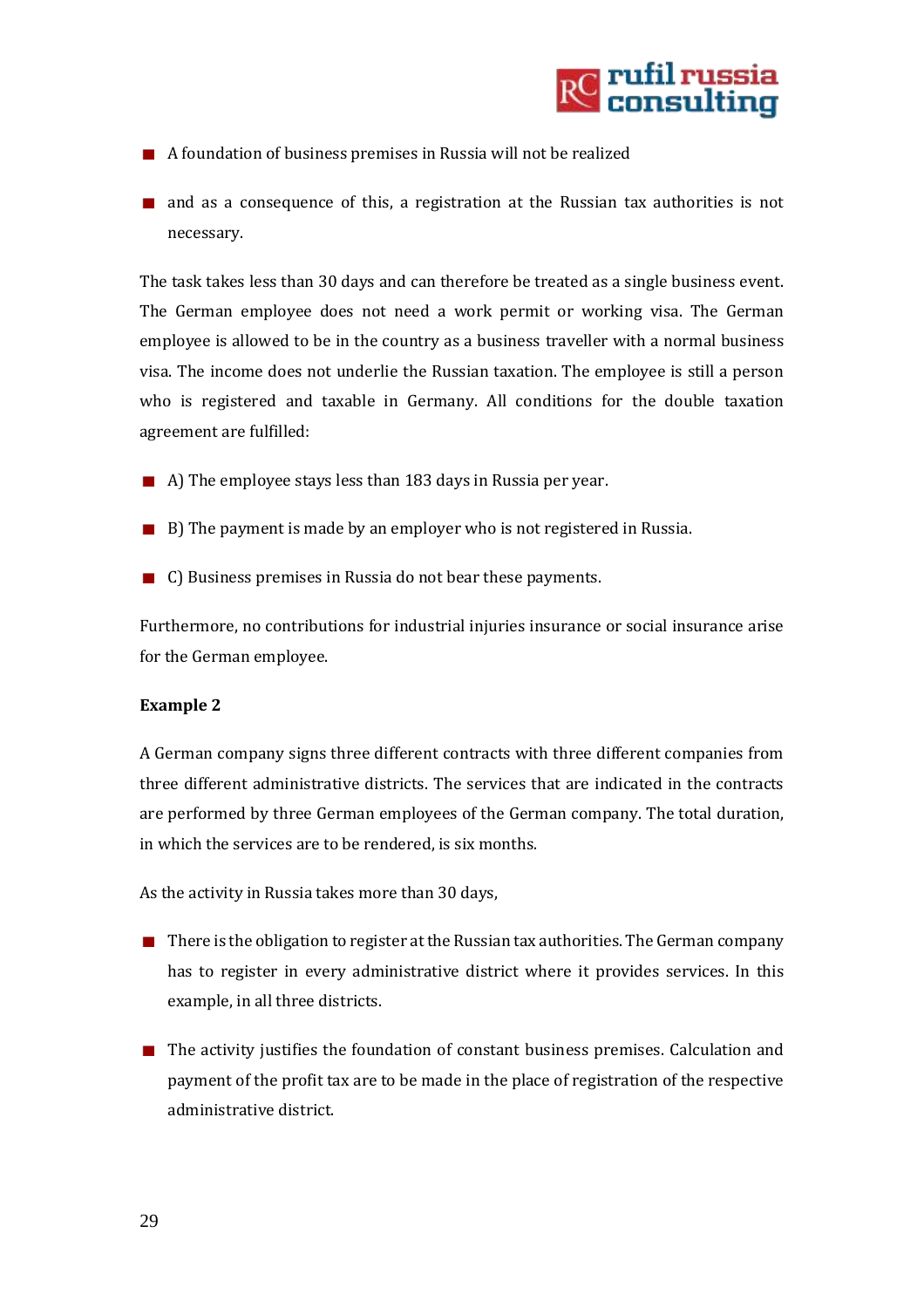# **RC** rufil russia<br>RC consulting

In this case, the German employee needs a work permit and a working visa. The conditions of the German-Russian double taxation agreement, that are indicated above, are therefore not fulfilled and the payment of the German employee who does not stay longer than 183 days in Russia per year (no-tax-resident) has to be taxed by the Russian income tax of 30 percent (point 3 article 224 of the Russian Tax Code). The earnings that are taxed in Russia are exempted from the German taxation system. National insurance contributions and industrial injuries insurance do not arise for non-Russian employees.

#### End of examples

Basically, foreign companies are obliged to register at the tax authorities in Russia within 30 calendar days after beginning of the activities if the services are provided by a representative office or a branch. The foundation of business premises are justified if the following conditions are fulfilled (Art. 306 SteuerGB und Art. 5 DBA):

- **E** existence of a fixed place of business in Russia,
- $\blacksquare$  the business activity must be performed by this fixed place of business.
- **FRED** frequent and actual performance of the above-mentioned activity (30-day-rule)

Crucial is mostly the 30-day-rule. If the company is in Russia for more than 30 days of the calendar year or it is planned that the company will be in Russia for more than 30 days, the foundation of business premises are necessary.

The foundation of business premises requires paying profit taxes and other taxes in Russia. Correspondingly, it is necessary to draw up and to hand in a tax declaration to the Russian tax authorities.

# Exceptional position of building sites and assemblies as business premises

Construction sites and assemblies have an exceptional status that has to be considered. With Assembly operations it is important to check if a construction site is justified in terms of taxes. A construction site or an assembly by a German, Austrian or Swiss company are only then considered as business premises if the duration of such an activity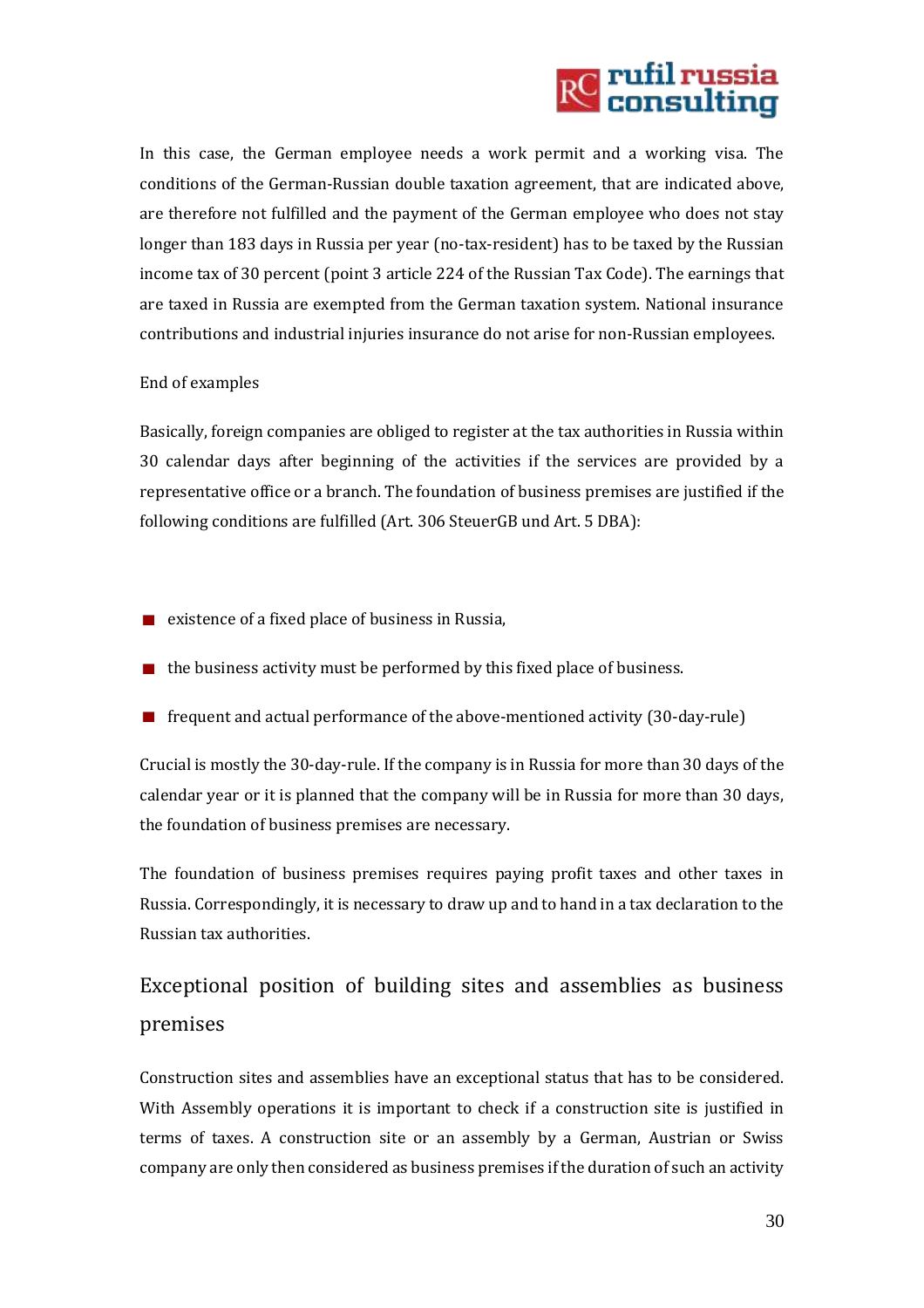# **RC** rufil russia<br>RC consulting

exceeds the period of 12 months (art. 5 para. 3 of the Austrian-Russian double taxation agreement of the 13th of April 2000 or of the German-Russian double taxation agreement of the  $26<sup>th</sup>$  of May 1996, or of the Swiss-Russian double taxation agreement of the 15<sup>th</sup> of November 1995). Within this period of time, the business activities of a company from these countries will not lead to a foundation of business premises which means that no Russian profit taxes have to be paid for the period of time mentioned above.

The term construction site or assembly was not defined any further in the double taxation agreement of the three above-mentioned countries with Russia. Therefore, the definition of the Russian tax law is used (art. 308 para. 1stTax Code). According to this, a building site of a foreign company in Russia is defined by one of the following points:

- $\blacksquare$  a place of construction of new buildings as well as the place where buildings are redeveloped, expanded, renovated in terms of technical aspects and/or repaired.
- **a** a place of construction and/or assembly, repair, redevelopment, expansion and/or renovations in terms of technical aspects of plants, including floating plants and drilling rigs, machines and installations, which need to be firmly anchored in the fundament or in construction elements of the building, plants or floating plants, in order to work normally.

The following activities do not count as a construction site or assembly:

- **n** construction supervision and control only, without building or assembling operations.
- Constant repairs, laying of telephone cables.
- **EXECUTE:** Assembly of plants that do not need to be firmly on the ground in order to work normally.

When founding business premises in Russia, it is crucial that the building will take 12 months. When calculating the time required for construction, it has to be taken into consideration that the duration of activities of subcontractors at site will be added to the total duration of the prime contractor.

The beginning of a construction site is defined as follows: date of the handover certificate of the construction site or the actual start of the building operations. The end of a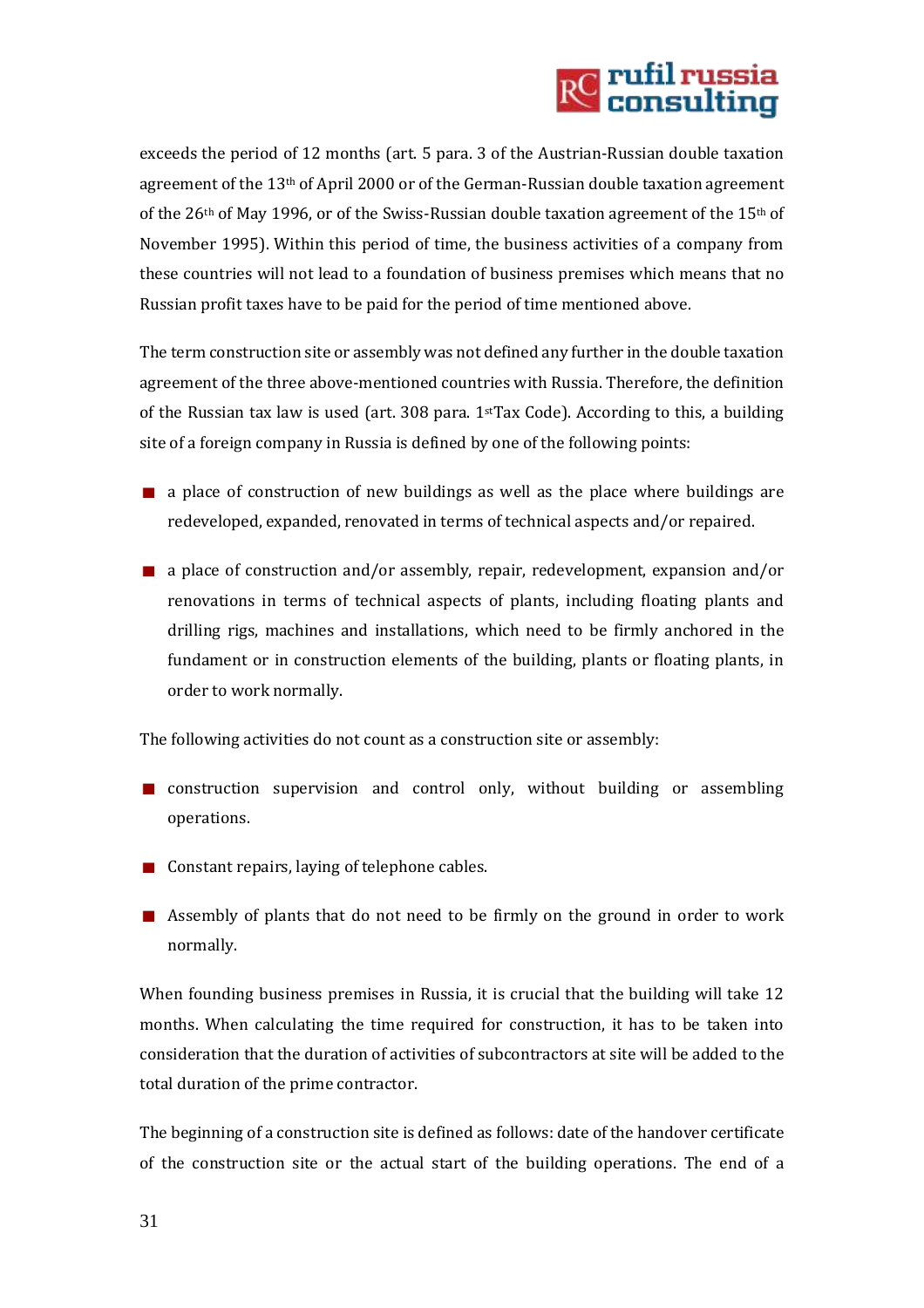

construction site is defined as follows: Date of the signature of the inspection report by the building owner or general contractor of subcontractors as well as possibly the actual finish of all tasks if no inspection report is made out or with tasks after the inspection report.

The time required for construction includes the following tasks:

- all preparation, construction or assembling activities including the construction of approach roads, basic infrastructure, electric wires and water evacuation.
- $\blacksquare$  tasks of subcontractors
- $\blacksquare$  resumption and continuation of activities
- construction of streets, cables, channels and the laying of infrastructural pipes are seen as activities of a building site

#### Taxation of business premises and the opening of a bank account

The opening of a bank account for business premises in Russia is not regulated by law and in most cases not necessary at the beginning of the business activities in Russia. But at the latest from the time when business activities begin and the first taxable profits are made, the opening of a business account in roubles at a Russia-based bank should be considered. In the following the taxation process will be exemplified:

#### **Option 1** – without business premises

The Russian customer pays the German provider, which is not registered in Russia as a tax payer, for the tasks performed. As the German provider is not registered at the tax authorities in Russia, the Russian customer has to act as a tax agent for the German provider and pays the VAT to the Russian tax authorities.

#### **Option 2** – with business premises

When founding business premises in Russia, the registration at the tax authorities must be made. From that time on, the business premises are registered tax payers in Russia. The invoice which includes all the provided services contains also the VAT that has to be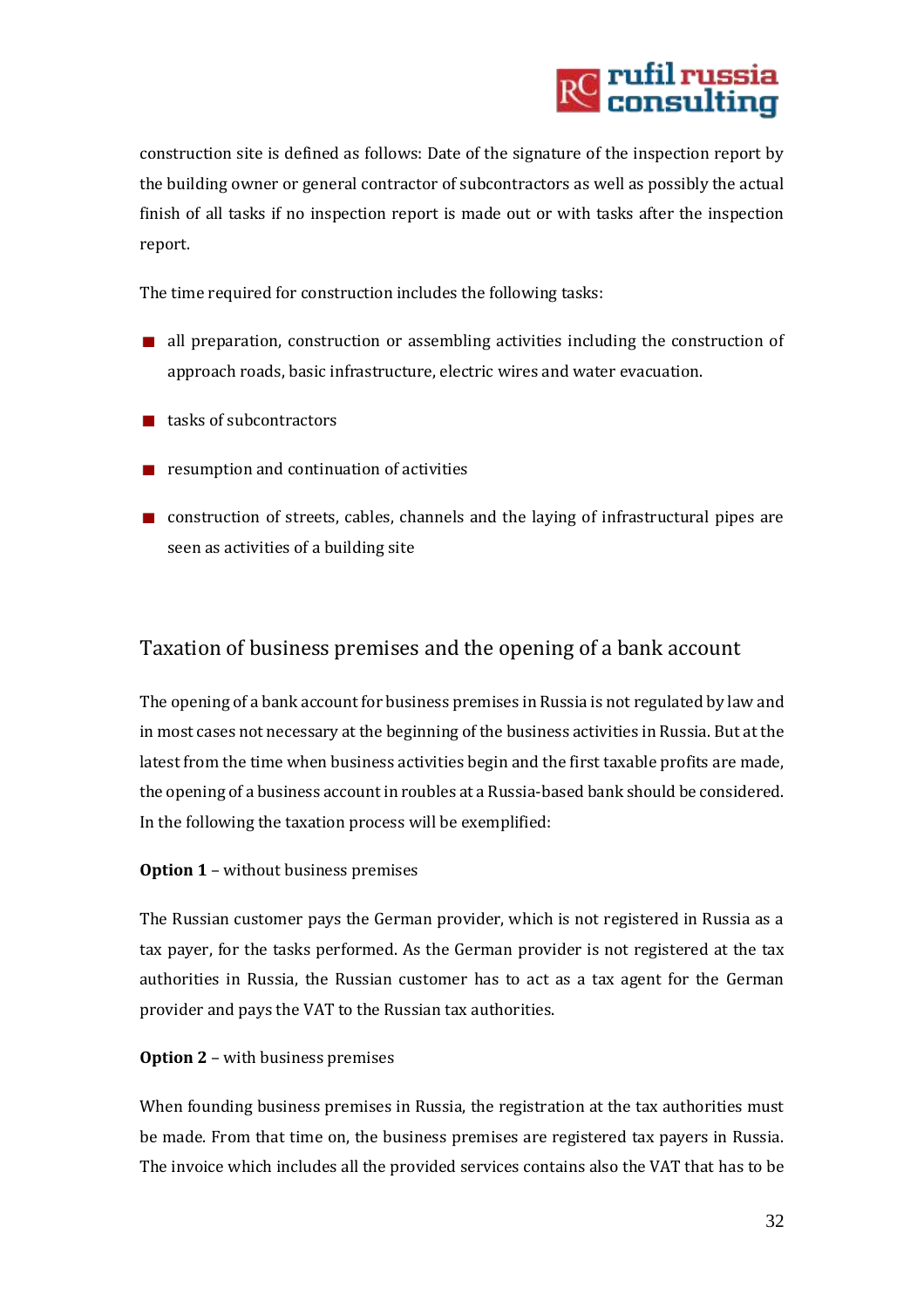# **RC** rufil russia<br>RC consulting

paid to the tax authorities by the business premises. Even though the Russian customer pays directly to Germany, it is recommended that the business premises, instead of the tax agent, transmit the VAT to the Russian tax authorities.

At the end of every quarter, the foreign parent enterprise has to calculate the receipts and expenditures in connection with the VAT that incurred in the connection with the business premises and must hand over the results to the accounting department of the business premises. On this basis, the business premises calculates the payable taxes (VAT and profit tax) and hands in the corresponding tax declaration.

The payable taxes are to be paid to the Russian tax authorities only in roubles and only by the taxpayer (business premises). It is strongly advised to avoid direct transfers from German bank accounts to the Russian tax authorities in order to avoid false transfers or misunderstandings between sender and receiver of the tax payments and to assure an unambiguous assignment of the payment at the authorities as well as to achieve a smooth communication with the authorities. Furthermore, it is strongly recommended to 1) have a bank account in roubles with a Russia-based bank and 2) to hire a local accountant or a qualified expert who a) prepares the transfers with online-banking accurately and b) reacts to questions of the tax authorities quickly and properly. The very formalistic money transfer forms in the Russian banking business, the keyword exchange controls and the frequent mistakes made by the Russian tax authorities when assigning payments are here just mentioned as examples.

To transfer the taxes from a German bank account directly to the Russian tax authorities is only than advisable when there are only one or very few tax payments. But also in this case it has to be made sure that a) the reason for transfer meets the requirements of the tax authorities and is indicated correctly and b) it is checked if the payment is accepted by the right department. When preparing, executing and checking of the transfer from a German bank account to the Russian tax authorities, the support by a Russian accountant or tax expert is strongly advised.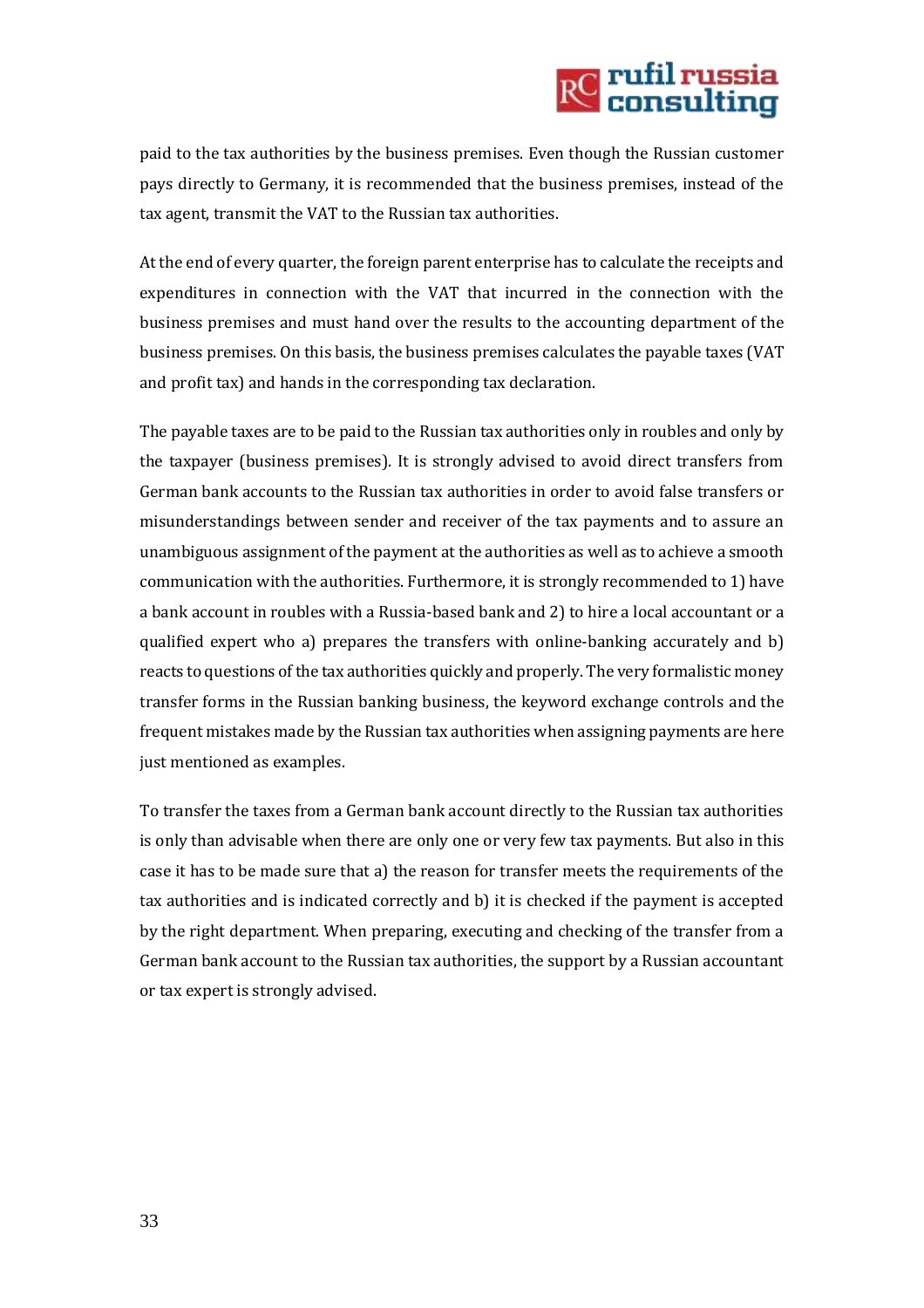

# <span id="page-34-0"></span>**GET IN TOUCH**

If you have any further question about Russia, we will be delighted to give you advice in your businesses. You can contact our office in Moscow at any time. Just call us or send us an e-mail. We are looking forward to hearing from you!

## **OUR EXPERTS:**



**Philipp Rowe** Managing Director



**Arsen Azatkhanyan** Jurist



**Larisa Galetskaya** Financial Controller / Head of Department

You can contact us via phone, email or directly at our office in Moscow:

| Telephone:     | +7 495 221 26 65                               |
|----------------|------------------------------------------------|
| E-mail:        | info@rufil-consulting.com                      |
| Web:           | www.rufil-consulting.com                       |
| <b>Adress:</b> | Marksistskaya Street 16, 7th floor, office 2   |
|                | 109147 Moscow, Russia                          |
|                | International Business Center: Mosalarko Plaza |

This brochure has been compiled with the utmost care and is updated regularly. OOO RUFIL CONSULTING cannot guarantee the accuracy and integrity of this information and assumes no responsibility for losses or damages of any kind that may result directly or indirectly from the use of this brochure.

\_\_\_\_\_\_\_\_\_\_\_\_\_\_\_\_\_\_\_\_\_\_\_\_\_\_\_\_\_\_\_\_\_\_\_\_\_\_\_\_\_\_\_\_\_\_\_\_\_\_\_\_\_\_\_\_\_\_\_\_\_\_

# **FOLLOW US:**